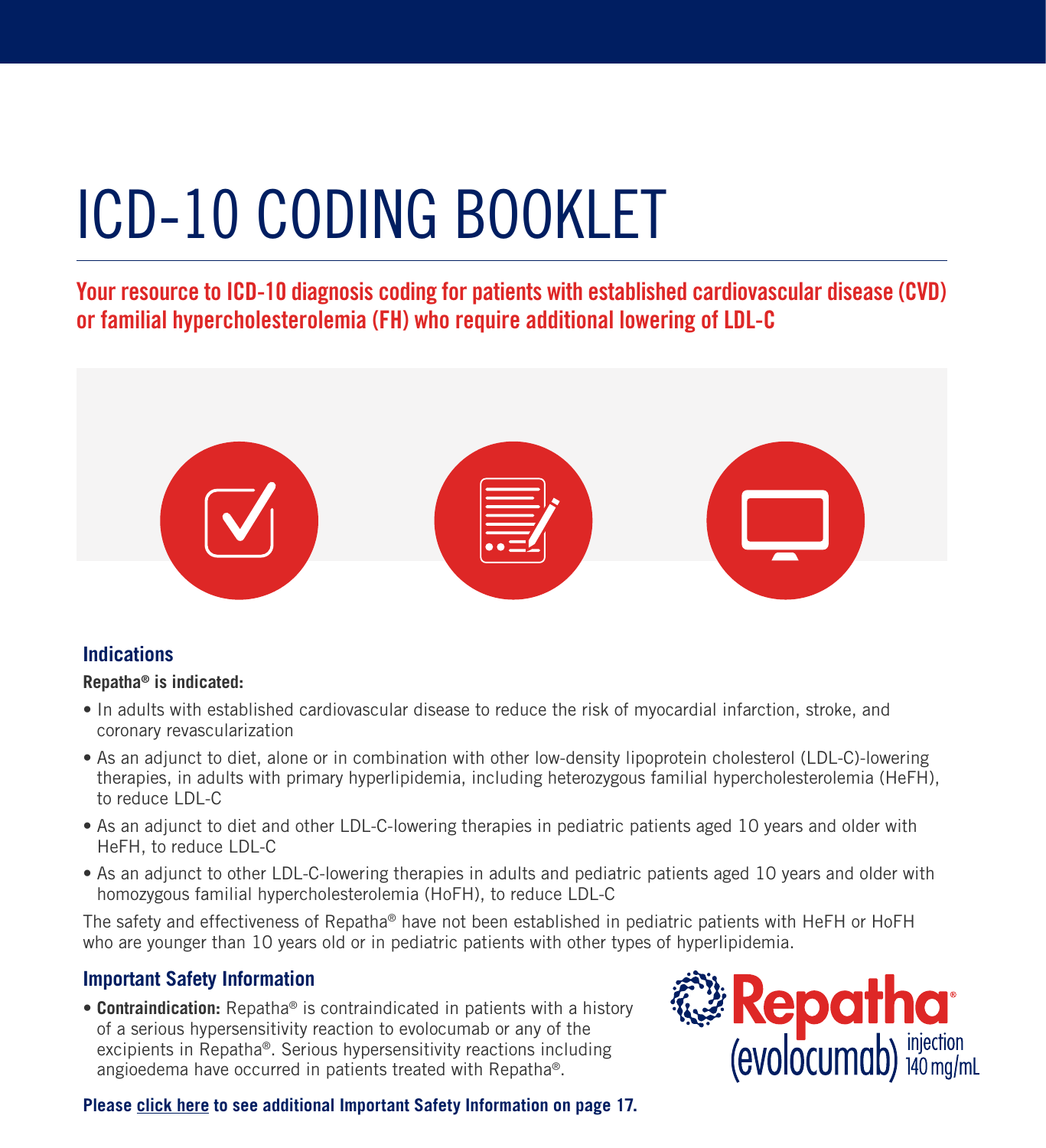# Hyperlipidemia and Ischemic Heart Disease



### **Primary ICD-10 Codes**

### **D** Disorders of lipoprotein metabolism and other lipidemias

- **E78.00** Pure hypercholesterolemia, unspecified
- **E78.01** Familial hypercholesterolemia
- **E78.2** Mixed hyperlipidemia
- **E78.4** Other hyperlipidemia
- **E78.5** Hyperlipidemia, unspecified

### **Secondary ICD-10 Codes**

### **Atherosclerosis and** atherosclerotic heart disease

- **I25.10** Atherosclerotic heart disease of native coronary artery without angina pectoris
- **I25.110** Atherosclerotic heart disease of native coronary artery with unstable angina pectoris
- **I25.111** Atherosclerotic heart disease of native coronary artery with angina pectoris with documented spasm
- **I25.118** Atherosclerotic heart disease of native coronary artery with other forms of angina pectoris
- **I25.119** Atherosclerotic heart disease of native coronary artery with unspecified angina pectoris
- **I25.700** Atherosclerosis of coronary artery bypass graft(s), unspecified, with unstable angina pectoris
- **I25.701** Atherosclerosis of coronary artery bypass graft(s), unspecified, with angina pectoris with documented spasm
- **I25.708** Atherosclerosis of coronary artery bypass graft(s), unspecified, with other forms of angina pectoris
- **I25.709** Atherosclerosis of coronary artery bypass graft(s), unspecified, with unspecified angina pectoris
- **I25.710** Atherosclerosis of autologous vein coronary artery bypass graft(s) with unstable angina pectoris
- **I25.711** Atherosclerosis of autologous vein coronary artery bypass graft(s) with angina pectoris with documented spasm
- **I25.718** Atherosclerosis of autologous vein coronary artery bypass graft(s) with other forms of angina pectoris
- **I25.719** Atherosclerosis of autologous vein coronary artery bypass graft(s) with unspecified angina pectoris
- **I25.720** Atherosclerosis of autologous artery coronary artery bypass graft(s) with unstable angina pectoris
- **I25.721** Atherosclerosis of autologous artery coronary artery bypass graft(s) with angina pectoris with documented spasm
- **I25.728** Atherosclerosis of autologous artery coronary artery bypass graft(s) with other forms of angina pectoris
- **I25.729** Atherosclerosis of autologous artery coronary artery bypass graft(s) with unspecified angina pectoris
- **I25.730** Atherosclerosis of nonautologous biological coronary artery bypass graft(s) with unstable angina pectoris
- **I25.731** Atherosclerosis of nonautologous biological coronary artery bypass graft(s) with angina pectoris with documented spasm
- **I25.738** Atherosclerosis of nonautologous biological coronary artery bypass graft(s) with other forms of angina pectoris
- **I25.739** Atherosclerosis of nonautologous biological coronary artery bypass graft(s) with unspecified angina pectoris
- **I25.750** Atherosclerosis of native coronary artery of transplanted heart with unstable angina
- **I25.751** Atherosclerosis of native coronary artery of transplanted heart with angina pectoris with documented spasm

#### **Important Safety Information**

• **Hypersensitivity Reactions:** Hypersensitivity reactions, including angioedema, have been reported in patients treated with Repatha®. If signs or symptoms of serious hypersensitivity reactions occur, discontinue treatment with Repatha®, treat according to the standard of care, and monitor until signs and symptoms resolve.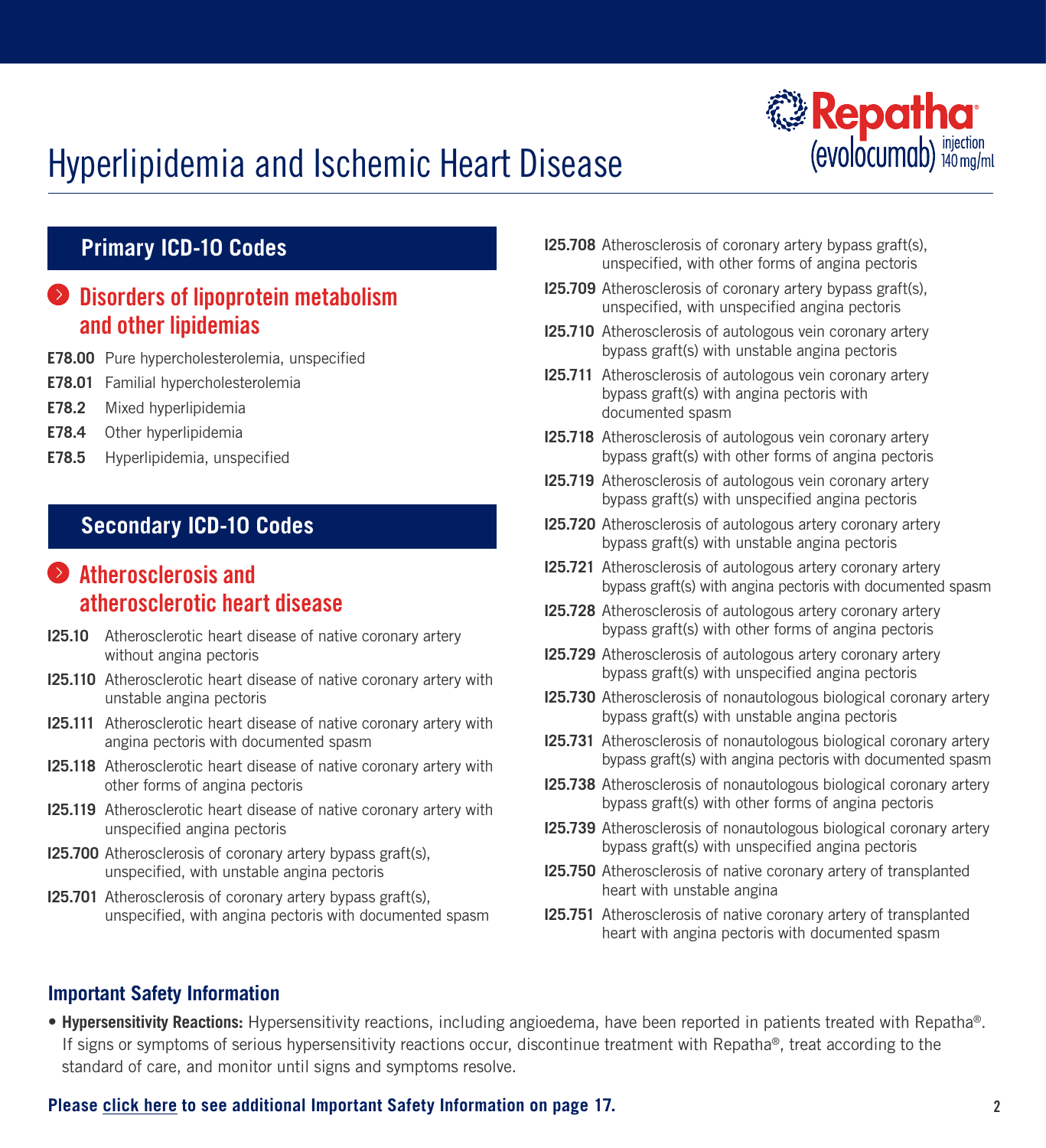

# Ischemic Heart Disease *(cont'd)*

- **I25.758** Atherosclerosis of native coronary artery of transplanted heart with other forms of angina pectoris
- **I25.759** Atherosclerosis of native coronary artery of transplanted heart with unspecified angina pectoris
- **I25.760** Atherosclerosis of bypass graft of coronary artery of transplanted heart with unstable angina
- **I25.761** Atherosclerosis of bypass graft of coronary artery of transplanted heart with angina pectoris with documented spasm
- **I25.768** Atherosclerosis of bypass graft of coronary artery of transplanted heart with other forms of angina pectoris
- **I25.769** Atherosclerosis of bypass graft of coronary artery of transplanted heart with unspecified angina pectoris
- **I25.790** Atherosclerosis of other coronary artery bypass graft(s) with unstable angina pectoris
- **I25.791** Atherosclerosis of other coronary artery bypass graft(s) with angina pectoris with documented spasm
- **I25.798** Atherosclerosis of other coronary artery bypass graft(s) with other forms of angina pectoris
- **I25.799** Atherosclerosis of other coronary artery bypass graft(s) with unspecified angina pectoris
- **I25.810** Atherosclerosis of coronary artery bypass graft(s) without angina pectoris
- **I25.811** Atherosclerosis of native coronary artery of transplanted heart without angina pectoris
- **I25.812** Atherosclerosis of bypass graft of coronary artery of transplanted heart without angina pectoris

# ● Ischemic heart disease (other)

- **I20.8** Other forms of angina pectoris
- **I20.9** Angina pectoris, unspecified
- **I23.7** Postinfarction angina
- **I24.0** Acute coronary thrombosis not resulting in myocardial infarction
- **I24.8** Other forms of acute ischemic heart disease
- **I25.2** Old myocardial infarction
- **I25.3** Aneurysm of heart
- **I25.41** Coronary artery aneurysm
- **I25.42** Coronary artery dissection
- **I25.5** Ischemic cardiomyopathy
- **I25.6** Silent myocardial ischemia
- **I25.82** Chronic total occlusion of coronary artery
- **I25.83** Coronary atherosclerosis due to lipid rich plaque
- **I25.84** Coronary atherosclerosis due to calcified coronary lesion
- **I25.89** Other forms of chronic ischemic heart disease
- **I25.9** Chronic ischemic heart disease, unspecified

#### **Important Safety Information**

• **Adverse Reactions in Adults with Primary Hyperlipidemia:** The most common adverse reactions (>5% of patients treated with Repatha® and more frequently than placebo) were: nasopharyngitis, upper respiratory tract infection, influenza, back pain, and injection site reactions.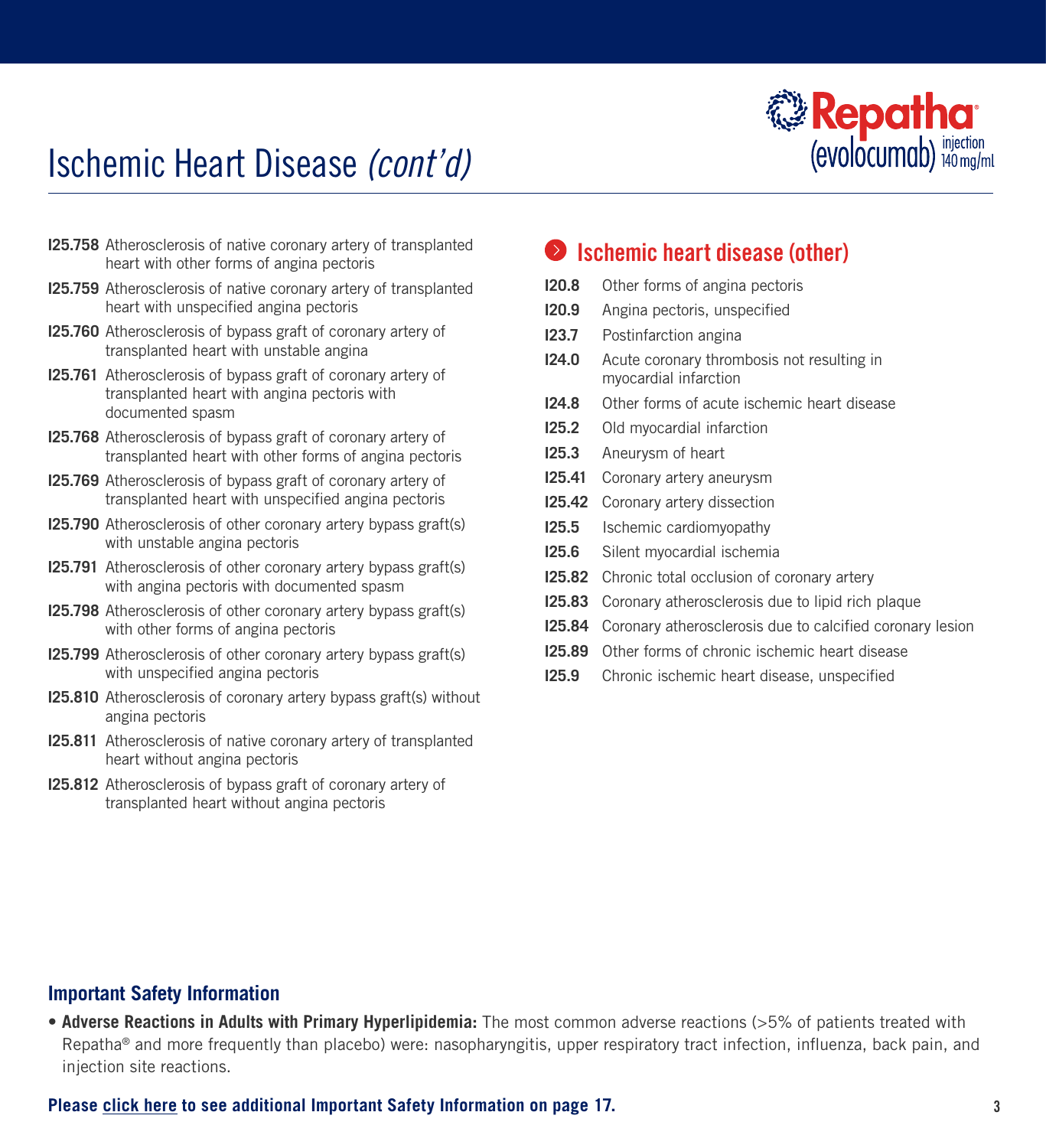# Ischemic Heart Disease *(cont'd)* and Cerebrovascular Diseases



# ST elevation (STEMI) and non-ST elevation (NSTEMI) myocardial infarction

- **I21.01** ST elevation (STEMI) myocardial infarction involving left main coronary artery
- **I21.02** ST elevation (STEMI) myocardial infarction involving left anterior descending coronary artery
- **I21.09** ST elevation (STEMI) myocardial infarction involving other coronary artery of anterior wall
- **I21.11** ST elevation (STEMI) myocardial infarction involving right coronary artery
- **I21.19** ST elevation (STEMI) myocardial infarction involving other coronary artery of inferior wall
- **I21.21** ST elevation (STEMI) myocardial infarction involving left circumflex coronary artery
- **I21.29** ST elevation (STEMI) myocardial infarction involving other sites
- **I21.3** ST elevation (STEMI) myocardial infarction of unspecified site
- **I21.4** Non-ST elevation (NSTEMI) myocardial infarction
- **I22.0** Subsequent ST elevation (STEMI) myocardial infarction of anterior wall
- **I22.1** Subsequent ST elevation (STEMI) myocardial infarction of inferior wall
- **I22.2** Subsequent non-ST elevation (NSTEMI) myocardial infarction
- **I22.8** Subsequent ST elevation (STEMI) myocardial infarction of other sites
- **I22.9** Subsequent ST elevation (STEMI) myocardial infarction of unspecified site

# **• Presence of cardiac and vascular implants** and grafts and other postprocedural states

- **Z95.1** Presence of aortocoronary bypass graft
- **Z95.5** Presence of coronary angioplasty implant and graft
- **Z98.61** Coronary angioplasty status

### O Occlusion and stenosis of precerebral and cerebral arteries, not resulting in cerebral infarction

- **I65.01** Occlusion and stenosis of right vertebral artery
- **I65.02** Occlusion and stenosis of left vertebral artery
- **I65.03** Occlusion and stenosis of bilateral vertebral arteries
- **I65.09** Occlusion and stenosis of unspecified vertebral artery
- **I65.1** Occlusion and stenosis of basilar artery
- **I65.21** Occlusion and stenosis of right carotid artery
- **I65.22** Occlusion and stenosis of left carotid artery
- **I65.23** Occlusion and stenosis of bilateral carotid arteries
- **I65.29** Occlusion and stenosis of unspecified carotid artery
- **I65.8** Occlusion and stenosis of other precerebral arteries
- **I65.9** Occlusion and stenosis of unspecified precerebral artery
- **I66.01** Occlusion and stenosis of right middle cerebral artery
- **I66.02** Occlusion and stenosis of left middle cerebral artery
- **I66.03** Occlusion and stenosis of bilateral middle cerebral arteries
- **I66.09** Occlusion and stenosis of unspecified middle cerebral artery
- **I66.11** Occlusion and stenosis of right anterior cerebral artery
- **I66.12** Occlusion and stenosis of left anterior cerebral artery

#### **Important Safety Information**

• **Adverse Reactions in Adults with Primary Hyperlipidemia:** From a pool of the 52-week trial and seven 12-week trials: Local injection site reactions occurred in 3.2% and 3.0% of Repatha®-treated and placebo-treated patients, respectively. The most common injection site reactions were erythema, pain, and bruising.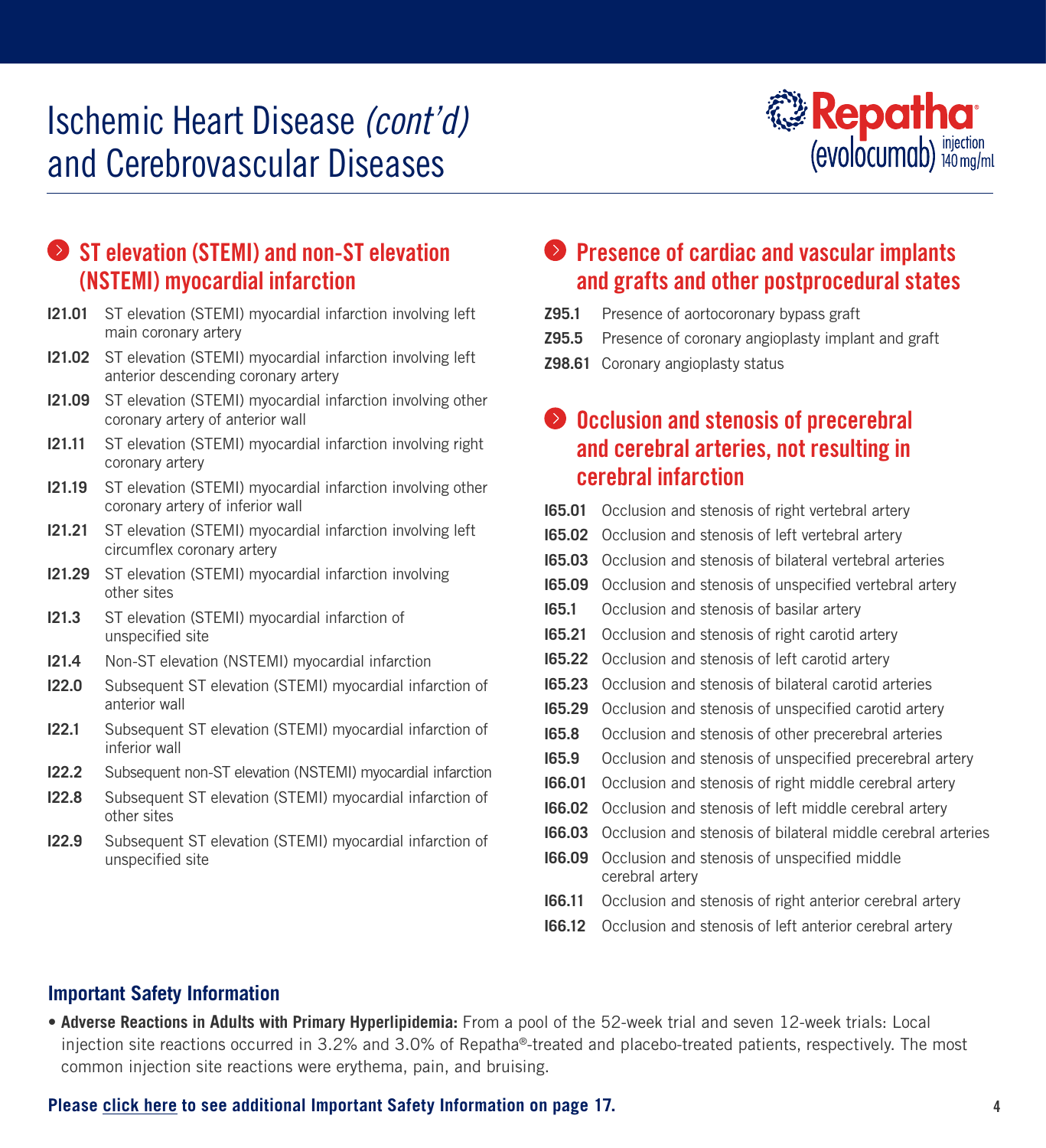

# Cerebrovascular Diseases *(cont'd)*

- **I66.13** Occlusion and stenosis of bilateral anterior cerebral arteries
- **I66.19** Occlusion and stenosis of unspecified anterior cerebral artery
- **I66.21** Occlusion and stenosis of right posterior cerebral artery
- **I66.22** Occlusion and stenosis of left posterior cerebral artery
- **I66.23** Occlusion and stenosis of bilateral posterior cerebral arteries
- **I66.29** Occlusion and stenosis of unspecified posterior cerebral artery
- **I66.3** Occlusion and stenosis of cerebellar arteries
- **I66.8** Occlusion and stenosis of other cerebral arteries
- **I66.9** Occlusion and stenosis of unspecified cerebral artery

### **Cerebrovascular diseases (other)**

- **I67.2** Cerebral atherosclerosis
- **I67.5** Moyamoya disease
- **I67.81** Acute cerebrovascular insufficiency
- **I67.82** Cerebral ischemia
- **I67.89** Other cerebrovascular disease
- **I67.9** Cerebrovascular disease, unspecified
- **I68.0** Cerebral amyloid angiopathy
- **I68.8** Other cerebrovascular disorders in diseases classified elsewhere

### **Cerebral infarction**

- **I63.00** Cerebral infarction due to thrombosis of unspecified precerebral artery
- **I63.011** Cerebral infarction due to thrombosis of right vertebral artery
- **I63.012** Cerebral infarction due to thrombosis of left vertebral artery
- **I63.019** Cerebral infarction due to thrombosis of unspecified vertebral artery
- **I63.02** Cerebral infarction due to thrombosis of basilar artery
- **I63.031** Cerebral infarction due to thrombosis of right carotid artery
- **I63.032** Cerebral infarction due to thrombosis of left carotid artery
- **I63.039** Cerebral infarction due to thrombosis of unspecified carotid artery
- **I63.09** Cerebral infarction due to thrombosis of other precerebral artery
- **I63.20** Cerebral infarction due to unspecified occlusion or stenosis of unspecified precerebral arteries
- **I63.211** Cerebral infarction due to unspecified occlusion or stenosis of right vertebral arteries
- **I63.212** Cerebral infarction due to unspecified occlusion or stenosis of left vertebral arteries
- **I63.219** Cerebral infarction due to unspecified occlusion or stenosis of unspecified vertebral arteries

#### **Important Safety Information**

• **Adverse Reactions in Adults with Primary Hyperlipidemia:** Hypersensitivity reactions occurred in 5.1% and 4.7% of Repatha®-treated and placebo-treated patients, respectively. The most common hypersensitivity reactions were rash (1.0% versus 0.5% for Repatha® and placebo, respectively), eczema (0.4% versus 0.2%), erythema (0.4% versus 0.2%), and urticaria (0.4% versus 0.1%).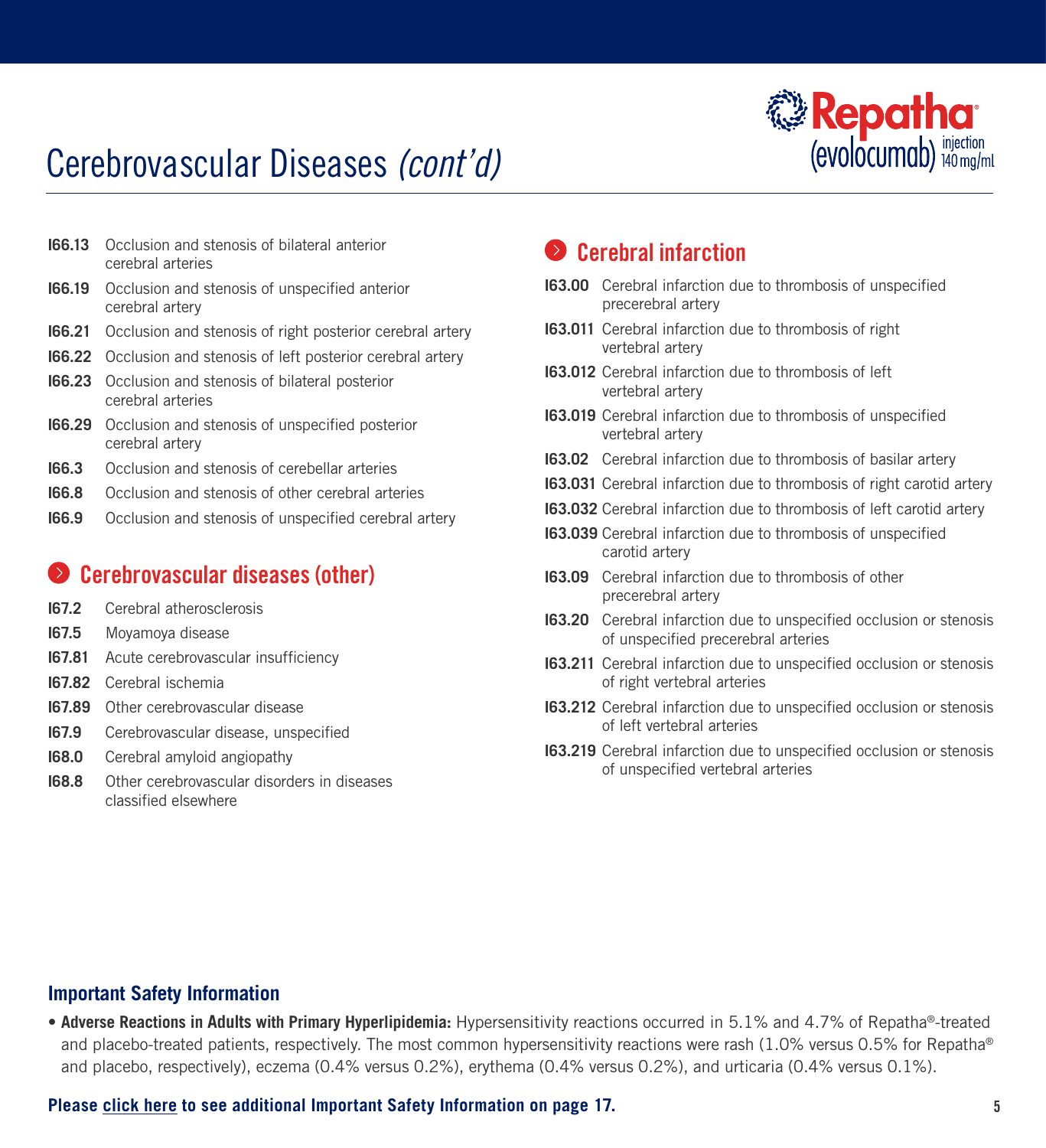# Cerebrovascular Diseases *(cont'd)*



### Cerebral infarction *(cont'd)*

- **I63.22** Cerebral infarction due to unspecified occlusion or stenosis of basilar arteries
- **I63.231** Cerebral infarction due to unspecified occlusion or stenosis of right carotid arteries
- **I63.232** Cerebral infarction due to unspecified occlusion or stenosis of left carotid arteries
- **I63.239** Cerebral infarction due to unspecified occlusion or stenosis of unspecified carotid arteries
- **I63.29** Cerebral infarction due to unspecified occlusion or stenosis of other precerebral arteries
- **I63.30** Cerebral infarction due to thrombosis of unspecified cerebral artery
- **I63.311** Cerebral infarction due to thrombosis of right middle cerebral artery
- **I63.312** Cerebral infarction due to thrombosis of left middle cerebral artery
- **I63.319** Cerebral infarction due to thrombosis of unspecified middle cerebral artery
- **I63.321** Cerebral infarction due to thrombosis of right anterior cerebral artery
- **I63.322** Cerebral infarction due to thrombosis of left anterior cerebral artery
- **I63.329** Cerebral infarction due to thrombosis of unspecified anterior cerebral artery
- **I63.331** Cerebral infarction due to thrombosis of right posterior cerebral artery
- **I63.332** Cerebral infarction due to thrombosis of left posterior cerebral artery
- **I63.339** Cerebral infarction due to thrombosis of unspecified posterior cerebral artery
- **I63.341** Cerebral infarction due to thrombosis of right cerebellar artery
- **I63.342** Cerebral infarction due to thrombosis of left cerebellar artery
- **I63.349** Cerebral infarction due to thrombosis of unspecified cerebellar artery
- **I63.39** Cerebral infarction due to thrombosis of other cerebral artery
- **I63.50** Cerebral infarction due to unspecified occlusion or stenosis of unspecified cerebral artery
- **I63.511** Cerebral infarction due to unspecified occlusion or stenosis of right middle cerebral artery
- **I63.512** Cerebral infarction due to unspecified occlusion or stenosis of left middle cerebral artery
- **I63.519** Cerebral infarction due to unspecified occlusion or stenosis of unspecified middle cerebral artery
- **I63.521** Cerebral infarction due to unspecified occlusion or stenosis of right anterior cerebral artery
- **I63.522** Cerebral infarction due to unspecified occlusion or stenosis of left anterior cerebral artery
- **I63.529** Cerebral infarction due to unspecified occlusion or stenosis of unspecified anterior cerebral artery
- **I63.531** Cerebral infarction due to unspecified occlusion or stenosis of right posterior cerebral artery
- **I63.532** Cerebral infarction due to unspecified occlusion or stenosis of left posterior cerebral artery
- **I63.539** Cerebral infarction due to unspecified occlusion or stenosis of unspecified posterior cerebral artery
- **I63.541** Cerebral infarction due to unspecified occlusion or stenosis of right cerebellar artery
- **I63.542** Cerebral infarction due to unspecified occlusion or stenosis of left cerebellar artery

#### **Important Safety Information**

• **Adverse Reactions in the Cardiovascular Outcomes Trial:** The most common adverse reactions (>5% of patients treated with Repatha® and more frequently than placebo) were: diabetes mellitus (8.8% Repatha®, 8.2% placebo), nasopharyngitis (7.8% Repatha®, 7.4% placebo), and upper respiratory tract infection (5.1% Repatha®, 4.8% placebo).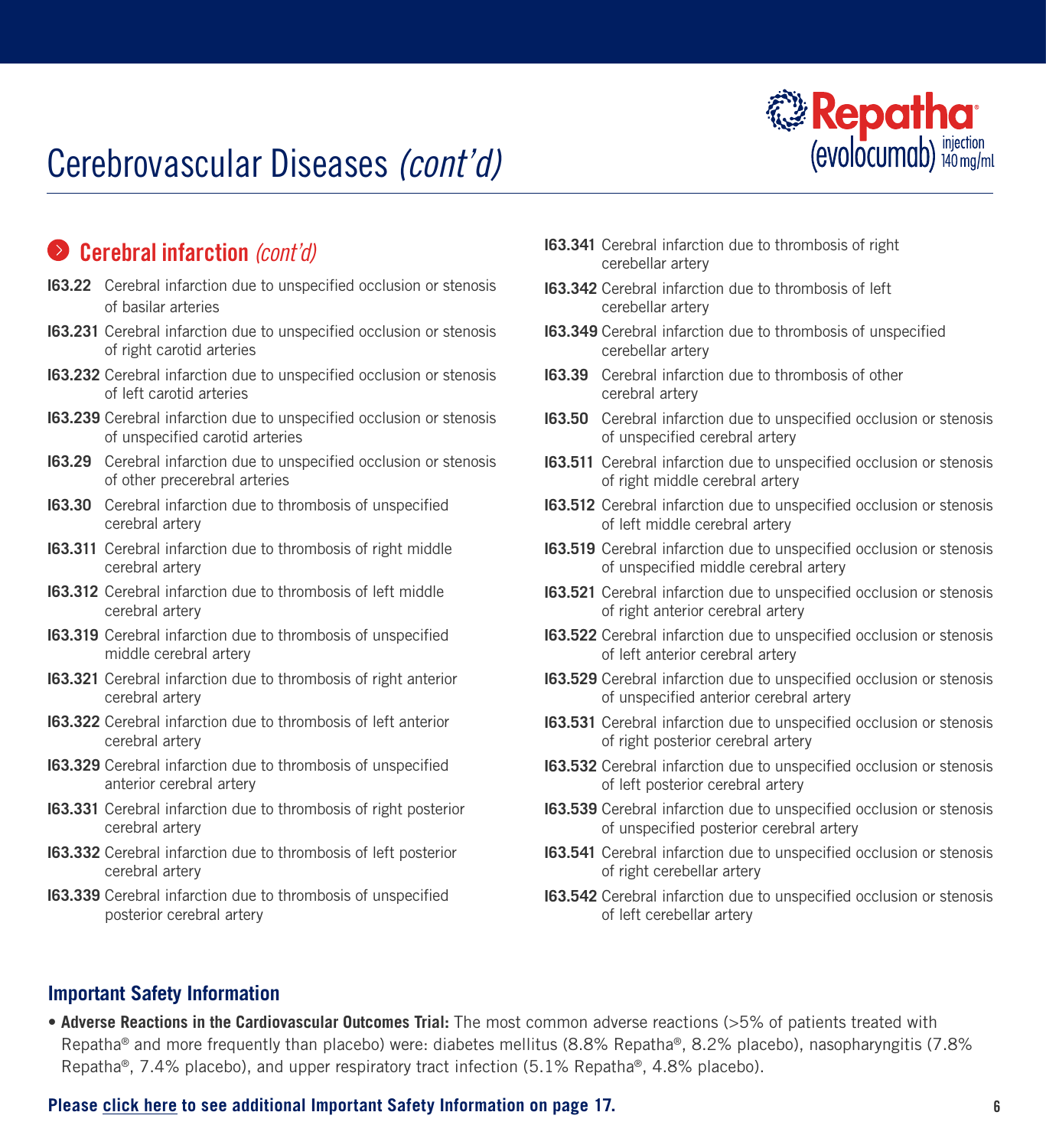# Cerebrovascular Diseases *(cont'd)*  and Diseases of Arteries, Arterioles, and Capillaries



- **I63.549** Cerebral infarction due to unspecified occlusion or stenosis of unspecified cerebellar artery
- **I63.59** Cerebral infarction due to unspecified occlusion or stenosis of other cerebral artery
- **I63.8** Other cerebral infarction
- **I63.9** Cerebral infarction, unspecified

# Transient cerebral ischemic attack

- **Z86.73** Personal history of transient ischemic attack (TIA), and cerebral infarction without residual deficits
- **G45.8** Other transient cerebral ischemic attacks and related syndromes
- **G45.9** Transient cerebral ischemic attack, unspecified

### History of transient ischemic attack (TIA) or cerebral infarction without residuals

**Z86.73** Personal history of transient ischemic attack (TIA), and cerebral infarction without residual deficits

### Vascular syndromes of brain in cerebrovascular diseases

- **G46.0** Middle cerebral artery syndrome
- **G46.1** Anterior cerebral artery syndrome
- **G46.2** Posterior cerebral artery syndrome
- **G46.3** Brain stem stroke syndrome
- **G46.4** Cerebellar stroke syndrome
- **G46.5** Pure motor lacunar syndrome
- **G46.6** Pure sensory lacunar syndrome
- **G46.7** Other lacunar syndromes
- **G46.8** Other vascular syndromes of brain in cerebrovascular diseases

# **Atherosclerosis**

- **I70.0** Atherosclerosis of aorta
- **I70.1** Atherosclerosis of renal artery
- **I70.201** Unspecified atherosclerosis of native arteries of extremities, right leg
- **I70.202** Unspecified atherosclerosis of native arteries of extremities, left leg
- **I70.203** Unspecified atherosclerosis of native arteries of extremities, bilateral legs
- **I70.208** Unspecified atherosclerosis of native arteries of extremities, other extremity
- **I70.209** Unspecified atherosclerosis of native arteries of extremities, unspecified extremity
- **I70.211** Atherosclerosis of native arteries of extremities with intermittent claudication, right leg
- **I70.212** Atherosclerosis of native arteries of extremities with intermittent claudication, left leg

#### **Important Safety Information**

• **Adverse Reactions in the Cardiovascular Outcomes Trial:** Among the 16,676 patients without diabetes mellitus at baseline, the incidence of new-onset diabetes mellitus during the trial was 8.1% in patients treated with Repatha<sup>®</sup> compared with 7.7% in patients that received placebo.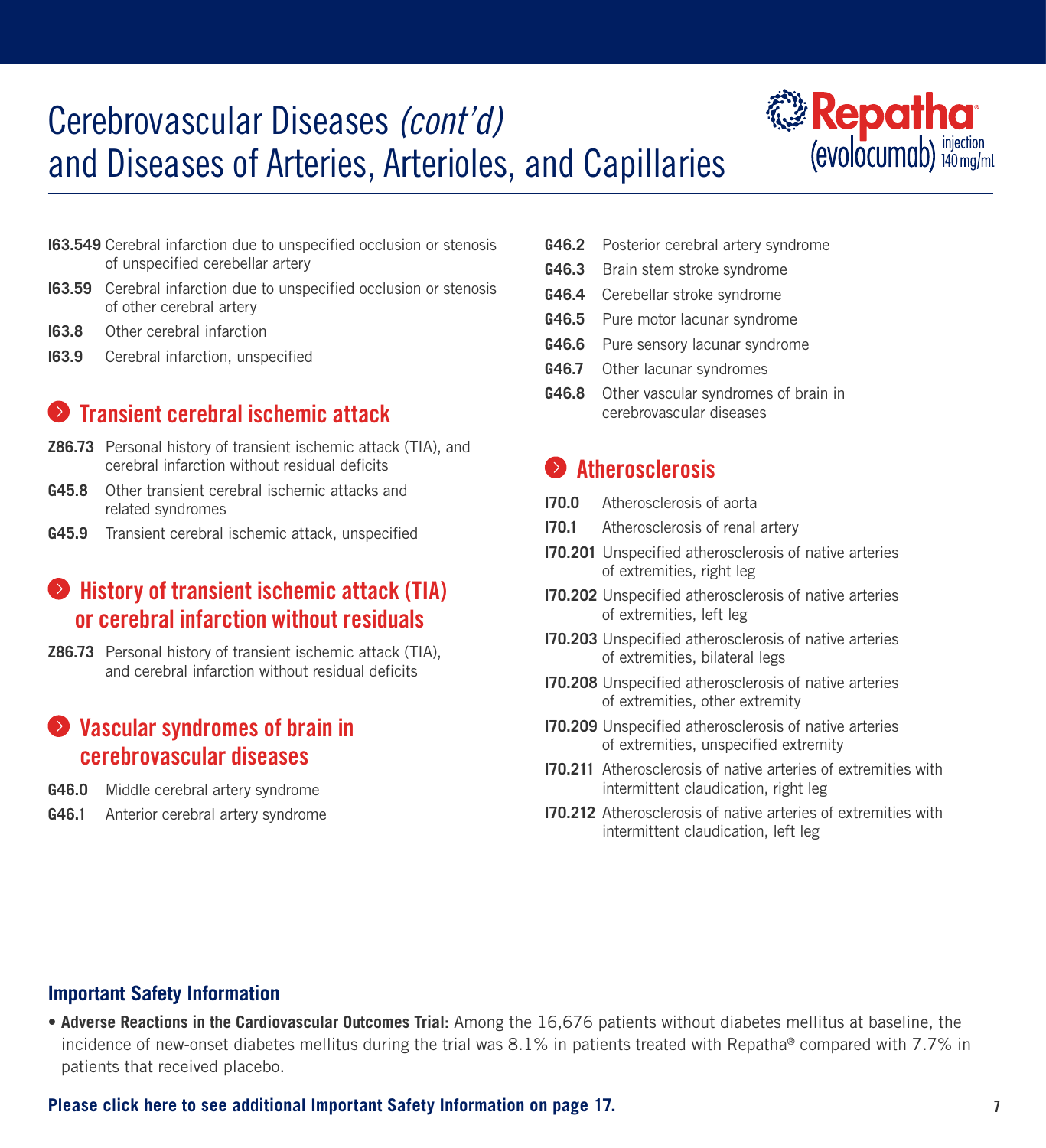

### Atherosclerosis *(cont'd)*

- **I70.213** Atherosclerosis of native arteries of extremities with intermittent claudication, bilateral legs
- **I70.218** Atherosclerosis of native arteries of extremities with intermittent claudication, other extremity
- **I70.219** Atherosclerosis of native arteries of extremities with intermittent claudication, unspecified extremity
- **I70.221** Atherosclerosis of native arteries of extremities with rest pain, right leg
- **I70.222** Atherosclerosis of native arteries of extremities with rest pain, left leg
- **I70.223** Atherosclerosis of native arteries of extremities with rest pain, bilateral legs
- **I70.228** Atherosclerosis of native arteries of extremities with rest pain, other extremity
- **I70.229** Atherosclerosis of native arteries of extremities with rest pain, unspecified extremity
- **I70.231** Atherosclerosis of native arteries of right leg with ulceration of thigh
- **I70.232** Atherosclerosis of native arteries of right leg with ulceration of calf
- **I70.233** Atherosclerosis of native arteries of right leg with ulceration of ankle
- **I70.234** Atherosclerosis of native arteries of right leg with ulceration of heel and midfoot
- **I70.235** Atherosclerosis of native arteries of right leg with ulceration of other part of foot
- **I70.238** Atherosclerosis of native arteries of right leg with ulceration of other part of lower right leg
- **I70.239** Atherosclerosis of native arteries of right leg with ulceration of unspecified site
- **I70.241** Atherosclerosis of native arteries of left leg with ulceration of thigh
- **I70.242** Atherosclerosis of native arteries of left leg with ulceration of calf
- **I70.243** Atherosclerosis of native arteries of left leg with ulceration of ankle
- **I70.244** Atherosclerosis of native arteries of left leg with ulceration of heel and midfoot
- **I70.245** Atherosclerosis of native arteries of left leg with ulceration of other part of foot
- **I70.248** Atherosclerosis of native arteries of left leg with ulceration of other part of lower left leg
- **I70.249** Atherosclerosis of native arteries of left leg with ulceration of unspecified site
- **I70.25** Atherosclerosis of native arteries of other extremities with ulceration
- **I70.261** Atherosclerosis of native arteries of extremities with gangrene, right leg
- **I70.262** Atherosclerosis of native arteries of extremities with gangrene, left leg
- **I70.263** Atherosclerosis of native arteries of extremities with gangrene, bilateral legs
- **I70.268** Atherosclerosis of native arteries of extremities with gangrene, other extremity
- **I70.269** Atherosclerosis of native arteries of extremities with gangrene, unspecified extremity
- **I70.291** Other atherosclerosis of native arteries of extremities, right leg
- **I70.292** Other atherosclerosis of native arteries of extremities, left leg
- **I70.293** Other atherosclerosis of native arteries of extremities, bilateral legs
- **I70.298** Other atherosclerosis of native arteries of extremities, other extremity

#### **Important Safety Information**

• **Adverse Reactions in Pediatric Patients with HeFH:** The most common adverse reactions (>5% of patients treated with Repatha® and more frequently than placebo) were: nasopharyngitis, headache, oropharyngeal pain, influenza, and upper respiratory tract infection.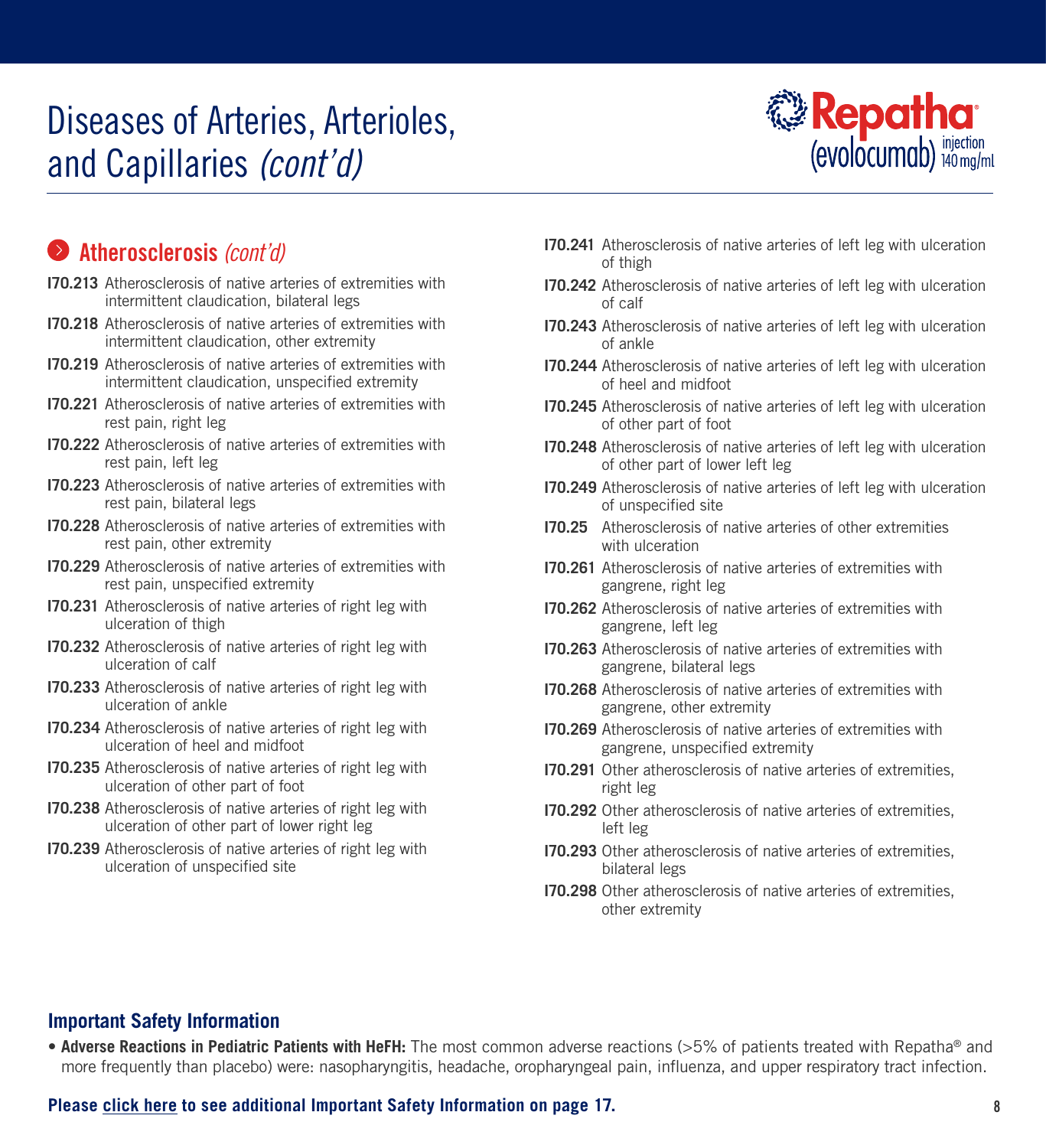

- **I70.299** Other atherosclerosis of native arteries of extremities, unspecified extremity
- **I70.301** Unspecified atherosclerosis of unspecified type of bypass graft(s) of the extremities, right leg
- **I70.302** Unspecified atherosclerosis of unspecified type of bypass graft(s) of the extremities, left leg
- **I70.303** Unspecified atherosclerosis of unspecified type of bypass graft(s) of the extremities, bilateral legs
- **I70.308** Unspecified atherosclerosis of unspecified type of bypass graft(s) of the extremities, other extremity
- **I70.309** Unspecified atherosclerosis of unspecified type of bypass graft(s) of the extremities, unspecified extremity
- **I70.311** Atherosclerosis of unspecified type of bypass graft(s) of the extremities with intermittent claudication, right leg
- **I70.312** Atherosclerosis of unspecified type of bypass graft(s) of the extremities with intermittent claudication, left leg
- **I70.313** Atherosclerosis of unspecified type of bypass graft(s) of the extremities with intermittent claudication, bilateral legs
- **I70.318** Atherosclerosis of unspecified type of bypass graft(s) of the extremities with intermittent claudication, other extremity
- **I70.319** Atherosclerosis of unspecified type of bypass graft(s) of the extremities with intermittent claudication, unspecified extremity
- **I70.321** Atherosclerosis of unspecified type of bypass graft(s) of the extremities with rest pain, right leg
- **I70.322** Atherosclerosis of unspecified type of bypass graft(s) of the extremities with rest pain, left leg
- **I70.323** Atherosclerosis of unspecified type of bypass graft(s) of the extremities with rest pain, bilateral legs
- **I70.328** Atherosclerosis of unspecified type of bypass graft(s) of the extremities with rest pain, other extremity
- **I70.329** Atherosclerosis of unspecified type of bypass graft(s) of the extremities with rest pain, unspecified extremity
- **I70.331** Atherosclerosis of unspecified type of bypass graft(s) of the right leg with ulceration of thigh
- **I70.332** Atherosclerosis of unspecified type of bypass graft(s) of the right leg with ulceration of calf
- **I70.333** Atherosclerosis of unspecified type of bypass graft(s) of the right leg with ulceration of ankle
- **I70.334** Atherosclerosis of unspecified type of bypass graft(s) of the right leg with ulceration of heel and midfoot
- **I70.335** Atherosclerosis of unspecified type of bypass graft(s) of the right leg with ulceration of other part of foot
- **I70.338** Atherosclerosis of unspecified type of bypass graft(s) of the right leg with ulceration of other part of lower leg
- **I70.339** Atherosclerosis of unspecified type of bypass graft(s) of the right leg with ulceration of unspecified site
- **I70.341** Atherosclerosis of unspecified type of bypass graft(s) of the left leg with ulceration of thigh
- **I70.342** Atherosclerosis of unspecified type of bypass graft(s) of the left leg with ulceration of calf
- **I70.343** Atherosclerosis of unspecified type of bypass graft(s) of the left leg with ulceration of ankle
- **I70.344** Atherosclerosis of unspecified type of bypass graft(s) of the left leg with ulceration of heel and midfoot
- **I70.345** Atherosclerosis of unspecified type of bypass graft(s) of the left leg with ulceration of other part of foot

#### **Important Safety Information**

• **Adverse Reactions in Adults and Pediatric Patients with HoFH:** In a 12-week study in 49 patients, the adverse reactions that occurred in at least two patients treated with Repatha<sup>®</sup> and more frequently than placebo were: upper respiratory tract infection, influenza, gastroenteritis, and nasopharyngitis. In an open-label extension study in 106 patients, including 14 pediatric patients, no new adverse reactions were observed.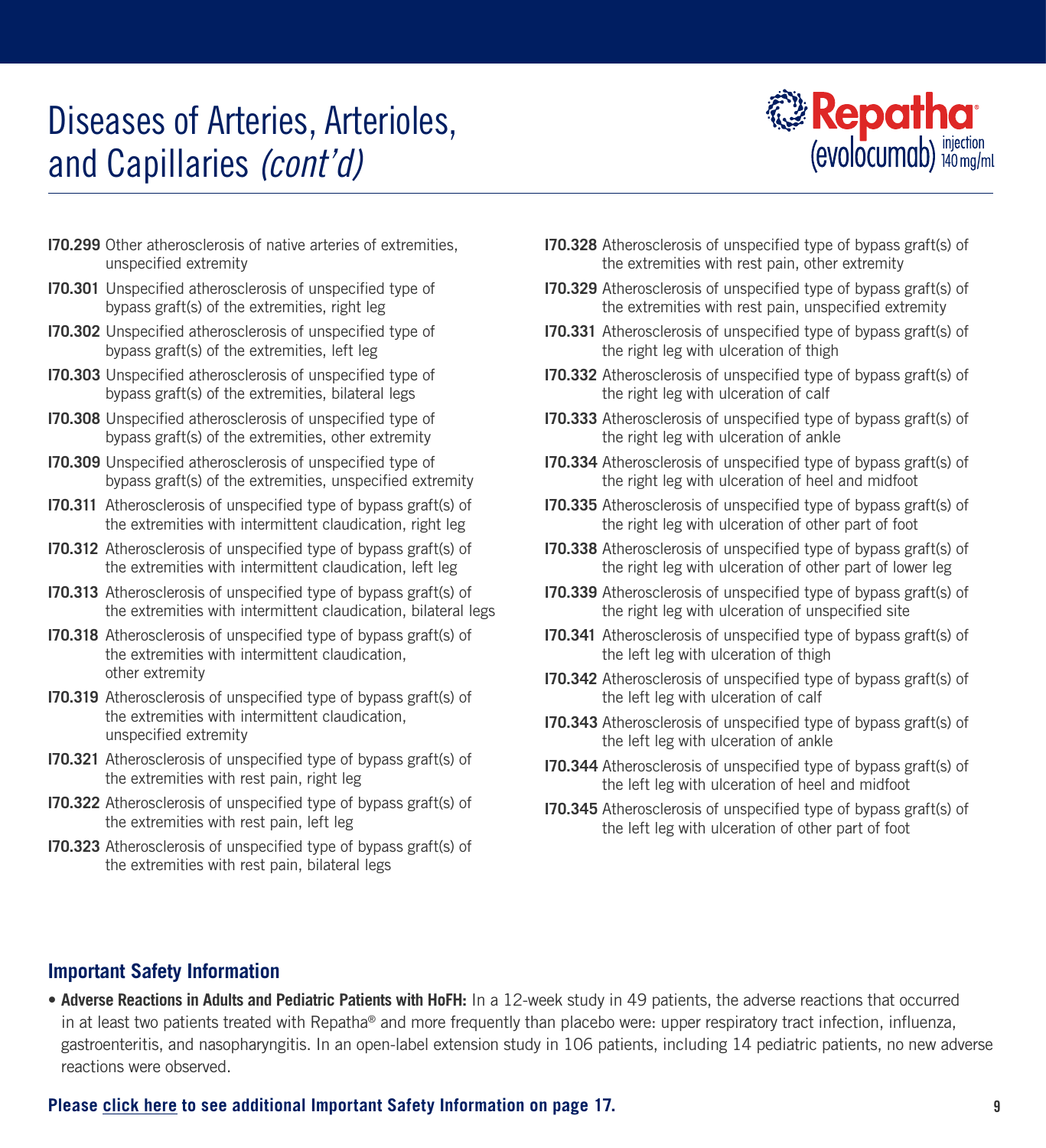

### Atherosclerosis *(cont'd)*

- **I70.348** Atherosclerosis of unspecified type of bypass graft(s) of the left leg with ulceration of other part of lower leg
- **I70.349** Atherosclerosis of unspecified type of bypass graft(s) of the left leg with ulceration of unspecified site
- **I70.35** Atherosclerosis of unspecified type of bypass graft(s) of other extremity with ulceration
- **I70.361** Atherosclerosis of unspecified type of bypass graft(s) of the extremities with gangrene, right leg
- **I70.362** Atherosclerosis of unspecified type of bypass graft(s) of the extremities with gangrene, left leg
- **I70.363** Atherosclerosis of unspecified type of bypass graft(s) of the extremities with gangrene, bilateral legs
- **I70.368** Atherosclerosis of unspecified type of bypass graft(s) of the extremities with gangrene, other extremity
- **I70.369** Atherosclerosis of unspecified type of bypass graft(s) of the extremities with gangrene, unspecified extremity
- **I70.391** Other atherosclerosis of unspecified type of bypass graft(s) of the extremities, right leg
- **I70.392** Other atherosclerosis of unspecified type of bypass graft(s) of the extremities, left leg
- **I70.393** Other atherosclerosis of unspecified type of bypass graft(s) of the extremities, bilateral legs
- **I70.398** Other atherosclerosis of unspecified type of bypass graft(s) of the extremities, other extremity
- **I70.399** Other atherosclerosis of unspecified type of bypass graft(s) of the extremities, unspecified extremity
- **I70.401** Unspecified atherosclerosis of autologous vein bypass graft(s) of the extremities, right leg
- **I70.402** Unspecified atherosclerosis of autologous vein bypass graft(s) of the extremities, left leg
- **I70.403** Unspecified atherosclerosis of autologous vein bypass graft(s) of the extremities, bilateral legs
- **I70.408** Unspecified atherosclerosis of autologous vein bypass graft(s) of the extremities, other extremity
- **I70.409** Unspecified atherosclerosis of autologous vein bypass graft(s) of the extremities, unspecified extremity
- **I70.411** Atherosclerosis of autologous vein bypass graft(s) of the extremities with intermittent claudication, right leg
- **I70.412** Atherosclerosis of autologous vein bypass graft(s) of the extremities with intermittent claudication, left leg
- **I70.413** Atherosclerosis of autologous vein bypass graft(s) of the extremities with intermittent claudication, bilateral legs
- **I70.418** Atherosclerosis of autologous vein bypass graft(s) of the extremities with intermittent claudication, other extremity
- **I70.419** Atherosclerosis of autologous vein bypass graft(s) of the extremities with intermittent claudication, unspecified extremity
- **I70.421** Atherosclerosis of autologous vein bypass graft(s) of the extremities with rest pain, right leg
- **I70.422** Atherosclerosis of autologous vein bypass graft(s) of the extremities with rest pain, left leg
- **I70.423** Atherosclerosis of autologous vein bypass graft(s) of the extremities with rest pain, bilateral legs
- **I70.428** Atherosclerosis of autologous vein bypass graft(s) of the extremities with rest pain, other extremity
- **I70.429** Atherosclerosis of autologous vein bypass graft(s) of the extremities with rest pain, unspecified extremity
- **I70.431** Atherosclerosis of autologous vein bypass graft(s) of the right leg with ulceration of thigh
- **I70.432** Atherosclerosis of autologous vein bypass graft(s) of the right leg with ulceration of calf
- **I70.433** Atherosclerosis of autologous vein bypass graft(s) of the right leg with ulceration of ankle
- **I70.434** Atherosclerosis of autologous vein bypass graft(s) of the right leg with ulceration of heel and midfoot

#### **Important Safety Information**

• **Immunogenicity:** Repatha® is a human monoclonal antibody. As with all therapeutic proteins, there is potential for immunogenicity with Repatha®.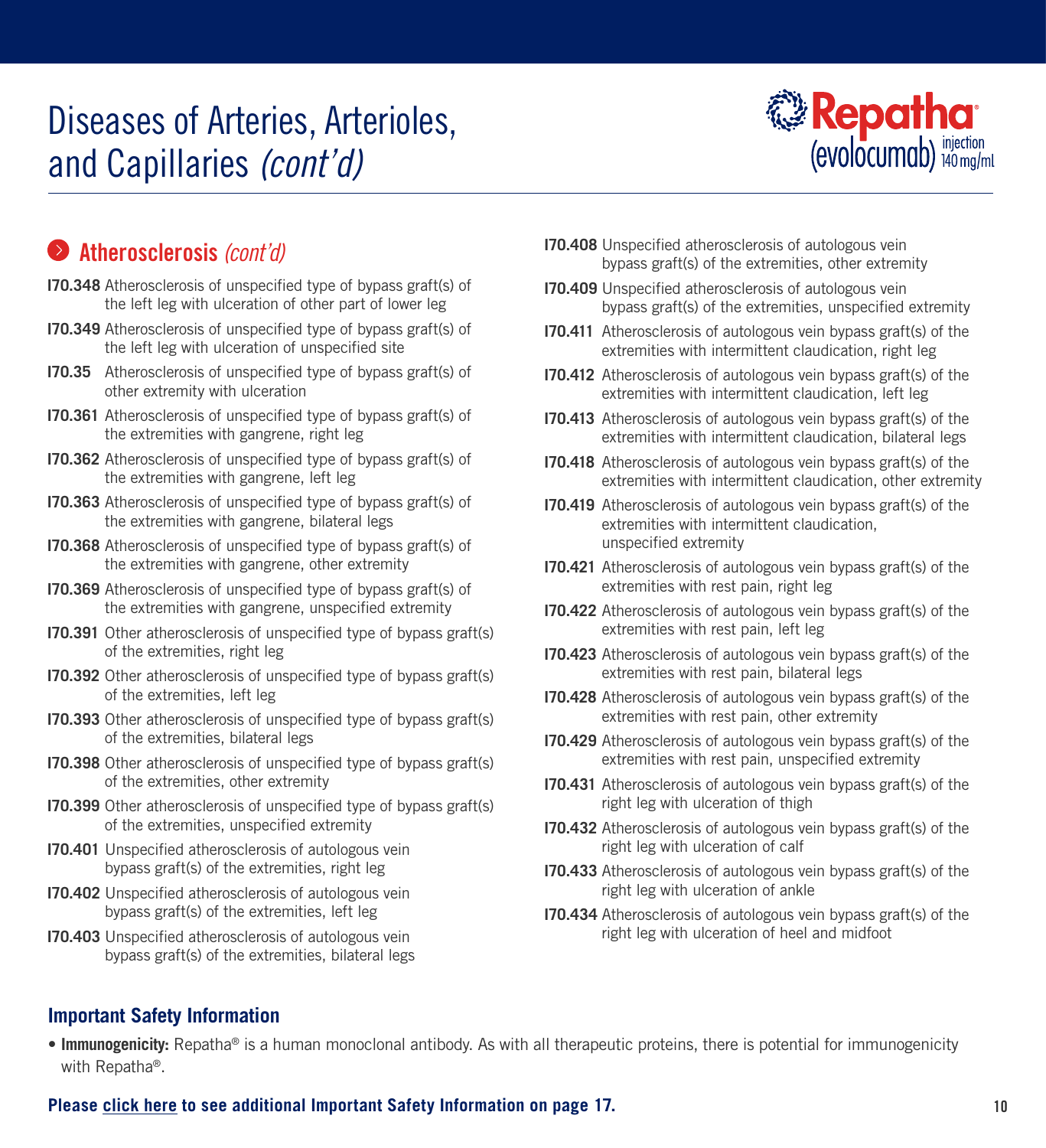

- **I70.435** Atherosclerosis of autologous vein bypass graft(s) of the right leg with ulceration of other part of foot
- **I70.438** Atherosclerosis of autologous vein bypass graft(s) of the right leg with ulceration of other part of lower leg
- **I70.439** Atherosclerosis of autologous vein bypass graft(s) of the right leg with ulceration of unspecified site
- **I70.441** Atherosclerosis of autologous vein bypass graft(s) of the left leg with ulceration of thigh
- **I70.442** Atherosclerosis of autologous vein bypass graft(s) of the left leg with ulceration of calf
- **I70.443** Atherosclerosis of autologous vein bypass graft(s) of the left leg with ulceration of ankle
- **I70.444** Atherosclerosis of autologous vein bypass graft(s) of the left leg with ulceration of heel and midfoot
- **I70.445** Atherosclerosis of autologous vein bypass graft(s) of the left leg with ulceration of other part of foot
- **I70.448** Atherosclerosis of autologous vein bypass graft(s) of the left leg with ulceration of other part of lower leg
- **I70.449** Atherosclerosis of autologous vein bypass graft(s) of the left leg with ulceration of unspecified site
- **I70.45** Atherosclerosis of autologous vein bypass graft(s) of other extremity with ulceration
- **I70.461** Atherosclerosis of autologous vein bypass graft(s) of the extremities with gangrene, right leg
- **I70.462** Atherosclerosis of autologous vein bypass graft(s) of the extremities with gangrene, left leg
- **I70.463** Atherosclerosis of autologous vein bypass graft(s) of the extremities with gangrene, bilateral legs
- **I70.468** Atherosclerosis of autologous vein bypass graft(s) of the extremities with gangrene, other extremity
- **I70.469** Atherosclerosis of autologous vein bypass graft(s) of the extremities with gangrene, unspecified extremity
- **I70.491** Other atherosclerosis of autologous vein bypass graft(s) of the extremities, right leg
- **I70.492** Other atherosclerosis of autologous vein bypass graft(s) of the extremities, left leg
- **I70.493** Other atherosclerosis of autologous vein bypass graft(s) of the extremities, bilateral legs
- **I70.498** Other atherosclerosis of autologous vein bypass graft(s) of the extremities, other extremity
- **I70.499** Other atherosclerosis of autologous vein bypass graft(s) of the extremities, unspecified extremity
- **I70.501** Unspecified atherosclerosis of nonautologous biological bypass graft(s) of the extremities, right leg
- **I70.502** Unspecified atherosclerosis of nonautologous biological bypass graft(s) of the extremities, left leg
- **I70.503** Unspecified atherosclerosis of nonautologous biological bypass graft(s) of the extremities, bilateral legs

#### **Important Safety Information**

• **Contraindication:** Repatha® is contraindicated in patients with a history of a serious hypersensitivity reaction to evolocumab or any of the excipients in Repatha®. Serious hypersensitivity reactions including angioedema have occurred in patients treated with Repatha®.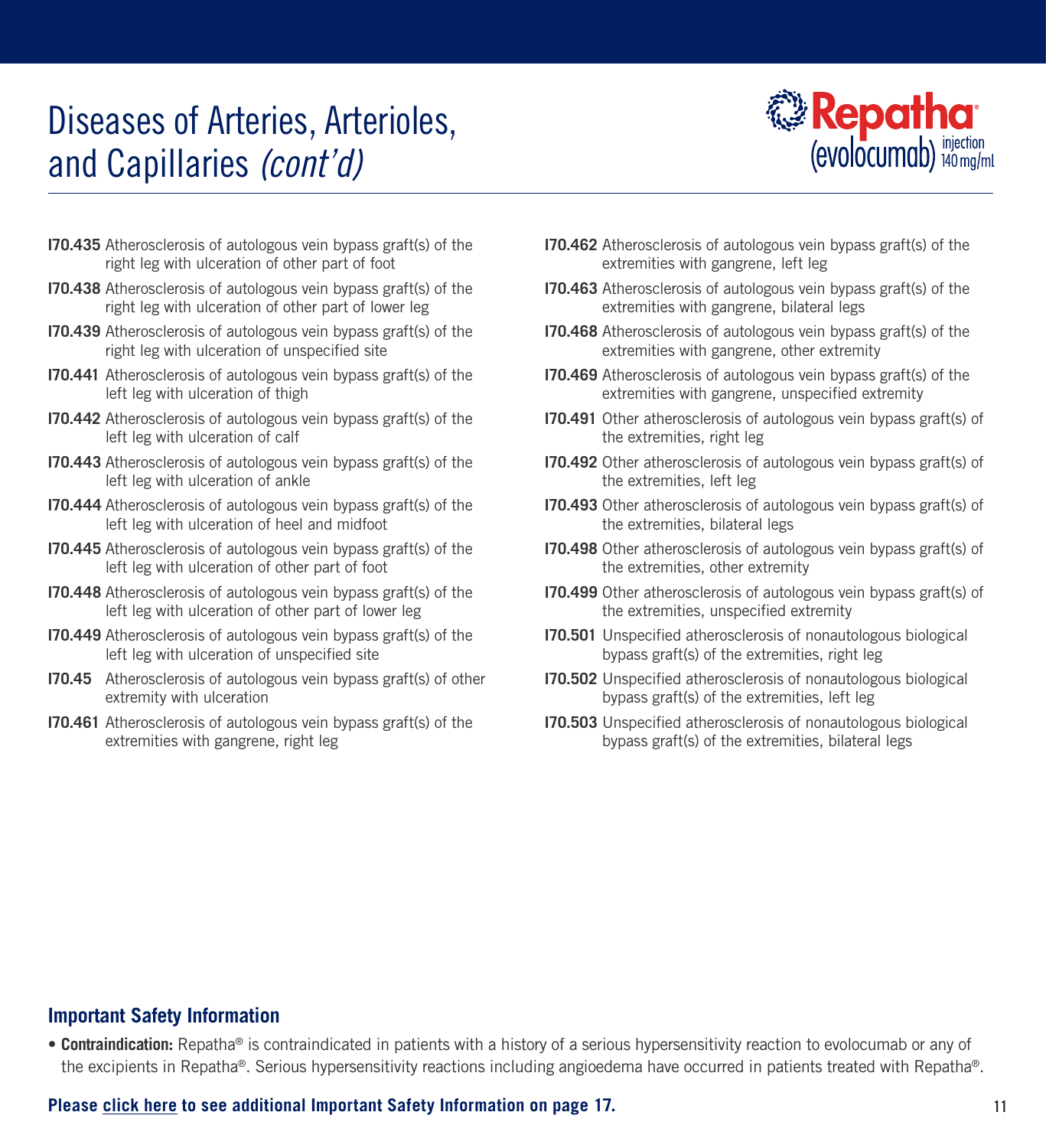

# Atherosclerosis *(cont'd)*

- **I70.508** Unspecified atherosclerosis of nonautologous biological bypass graft(s) of the extremities, other extremity
- **I70.509** Unspecified atherosclerosis of nonautologous biological bypass graft(s) of the extremities, unspecified extremity
- **I70.511** Atherosclerosis of nonautologous biological bypass graft(s) of the extremities with intermittent claudication, right leg
- **I70.512** Atherosclerosis of nonautologous biological bypass graft(s) of the extremities with intermittent claudication, left leg
- **I70.513** Atherosclerosis of nonautologous biological bypass graft(s) of the extremities with intermittent claudication, bilateral legs
- **I70.518** Atherosclerosis of nonautologous biological bypass graft(s) of the extremities with intermittent claudication, other extremity
- **I70.519** Atherosclerosis of nonautologous biological bypass graft(s) of the extremities with intermittent claudication, unspecified extremity
- **I70.521** Atherosclerosis of nonautologous biological bypass graft(s) of the extremities with rest pain, right leg
- **I70.522** Atherosclerosis of nonautologous biological bypass graft(s) of the extremities with rest pain, left leg
- **I70.523** Atherosclerosis of nonautologous biological bypass graft(s) of the extremities with rest pain, bilateral legs
- **I70.528** Atherosclerosis of nonautologous biological bypass graft(s) of the extremities with rest pain, other extremity
- **I70.529** Atherosclerosis of nonautologous biological bypass graft(s) of the extremities with rest pain, unspecified extremity
- **I70.531** Atherosclerosis of nonautologous biological bypass graft(s) of the right leg with ulceration of thigh
- **I70.532** Atherosclerosis of nonautologous biological bypass graft(s) of the right leg with ulceration of calf
- **I70.533** Atherosclerosis of nonautologous biological bypass graft(s) of the right leg with ulceration of ankle
- **I70.534** Atherosclerosis of nonautologous biological bypass graft(s) of the right leg with ulceration of heel and midfoot
- **I70.535** Atherosclerosis of nonautologous biological bypass graft(s) of the right leg with ulceration of other part of foot
- **I70.538** Atherosclerosis of nonautologous biological bypass graft(s) of the right leg with ulceration of other part of lower leg
- **I70.539** Atherosclerosis of nonautologous biological bypass graft(s) of the right leg with ulceration of unspecified site
- **I70.541** Atherosclerosis of nonautologous biological bypass graft(s) of the left leg with ulceration of thigh
- **I70.542** Atherosclerosis of nonautologous biological bypass graft(s) of the left leg with ulceration of calf
- **I70.543** Atherosclerosis of nonautologous biological bypass graft(s) of the left leg with ulceration of ankle
- **I70.544** Atherosclerosis of nonautologous biological bypass graft(s) of the left leg with ulceration of heel and midfoot
- **I70.545** Atherosclerosis of nonautologous biological bypass graft(s) of the left leg with ulceration of other part of foot
- **I70.548** Atherosclerosis of nonautologous biological bypass graft(s) of the left leg with ulceration of other part of lower leg
- **I70.549** Atherosclerosis of nonautologous biological bypass graft(s) of the left leg with ulceration of unspecified site
- **I70.55** Atherosclerosis of nonautologous biological bypass graft(s) of other extremity with ulceration
- **I70.561** Atherosclerosis of nonautologous biological bypass graft(s) of the extremities with gangrene, right leg
- **I70.562** Atherosclerosis of nonautologous biological bypass graft(s) of the extremities with gangrene, left leg
- **I70.563** Atherosclerosis of nonautologous biological bypass graft(s) of the extremities with gangrene, bilateral legs

#### **Important Safety Information**

• **Hypersensitivity Reactions:** Hypersensitivity reactions, including angioedema, have been reported in patients treated with Repatha®. If signs or symptoms of serious hypersensitivity reactions occur, discontinue treatment with Repatha®, treat according to the standard of care, and monitor until signs and symptoms resolve.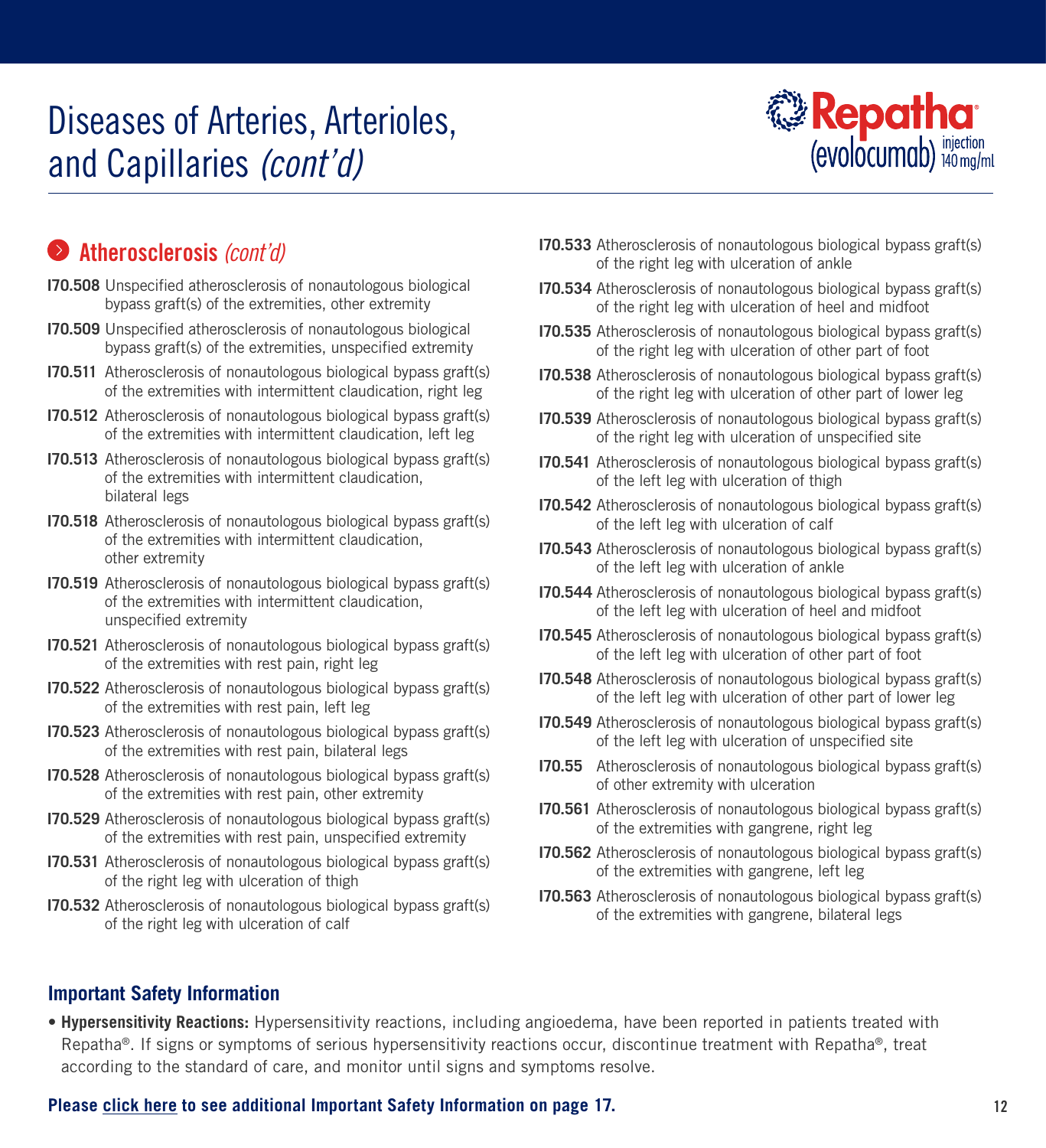

- **I70.568** Atherosclerosis of nonautologous biological bypass graft(s) of the extremities with gangrene, other extremity
- **I70.569** Atherosclerosis of nonautologous biological bypass graft(s) of the extremities with gangrene, unspecified extremity
- **I70.591** Other atherosclerosis of nonautologous biological bypass graft(s) of the extremities, right leg
- **I70.592** Other atherosclerosis of nonautologous biological bypass graft(s) of the extremities, left leg
- **I70.593** Other atherosclerosis of nonautologous biological bypass graft(s) of the extremities, bilateral legs
- **I70.598** Other atherosclerosis of nonautologous biological bypass graft(s) of the extremities, other extremity
- **I70.599** Other atherosclerosis of nonautologous biological bypass graft(s) of the extremities, unspecified extremity
- **I70.601** Unspecified atherosclerosis of nonbiological bypass graft(s) of the extremities, right leg
- **I70.602** Unspecified atherosclerosis of nonbiological bypass graft(s) of the extremities, left leg
- **I70.603** Unspecified atherosclerosis of nonbiological bypass graft(s) of the extremities, bilateral legs
- **I70.608** Unspecified atherosclerosis of nonbiological bypass graft(s) of the extremities, other extremity
- **I70.609** Unspecified atherosclerosis of nonbiological bypass graft(s) of the extremities, unspecified extremity
- **I70.611** Atherosclerosis of nonbiological bypass graft(s) of the extremities with intermittent claudication, right leg
- **I70.612** Atherosclerosis of nonbiological bypass graft(s) of the extremities with intermittent claudication, left leg
- **I70.613** Atherosclerosis of nonbiological bypass graft(s) of the extremities with intermittent claudication, bilateral legs
- **I70.618** Atherosclerosis of nonbiological bypass graft(s) of the extremities with intermittent claudication, other extremity
- **I70.619** Atherosclerosis of nonbiological bypass graft(s) of the extremities with intermittent claudication, unspecified extremity
- **I70.621** Atherosclerosis of nonbiological bypass graft(s) of the extremities with rest pain, right leg
- **I70.622** Atherosclerosis of nonbiological bypass graft(s) of the extremities with rest pain, left leg
- **I70.623** Atherosclerosis of nonbiological bypass graft(s) of the extremities with rest pain, bilateral legs
- **I70.628** Atherosclerosis of nonbiological bypass graft(s) of the extremities with rest pain, other extremity
- **I70.629** Atherosclerosis of nonbiological bypass graft(s) of the extremities with rest pain, unspecified extremity
- **I70.631** Atherosclerosis of nonbiological bypass graft(s) of the right leg with ulceration of thigh
- **I70.632** Atherosclerosis of nonbiological bypass graft(s) of the right leg with ulceration of calf
- **I70.633** Atherosclerosis of nonbiological bypass graft(s) of the right leg with ulceration of ankle

#### **Important Safety Information**

• **Adverse Reactions in Adults with Primary Hyperlipidemia:** The most common adverse reactions (>5% of patients treated with Repatha® and more frequently than placebo) were: nasopharyngitis, upper respiratory tract infection, influenza, back pain, and injection site reactions.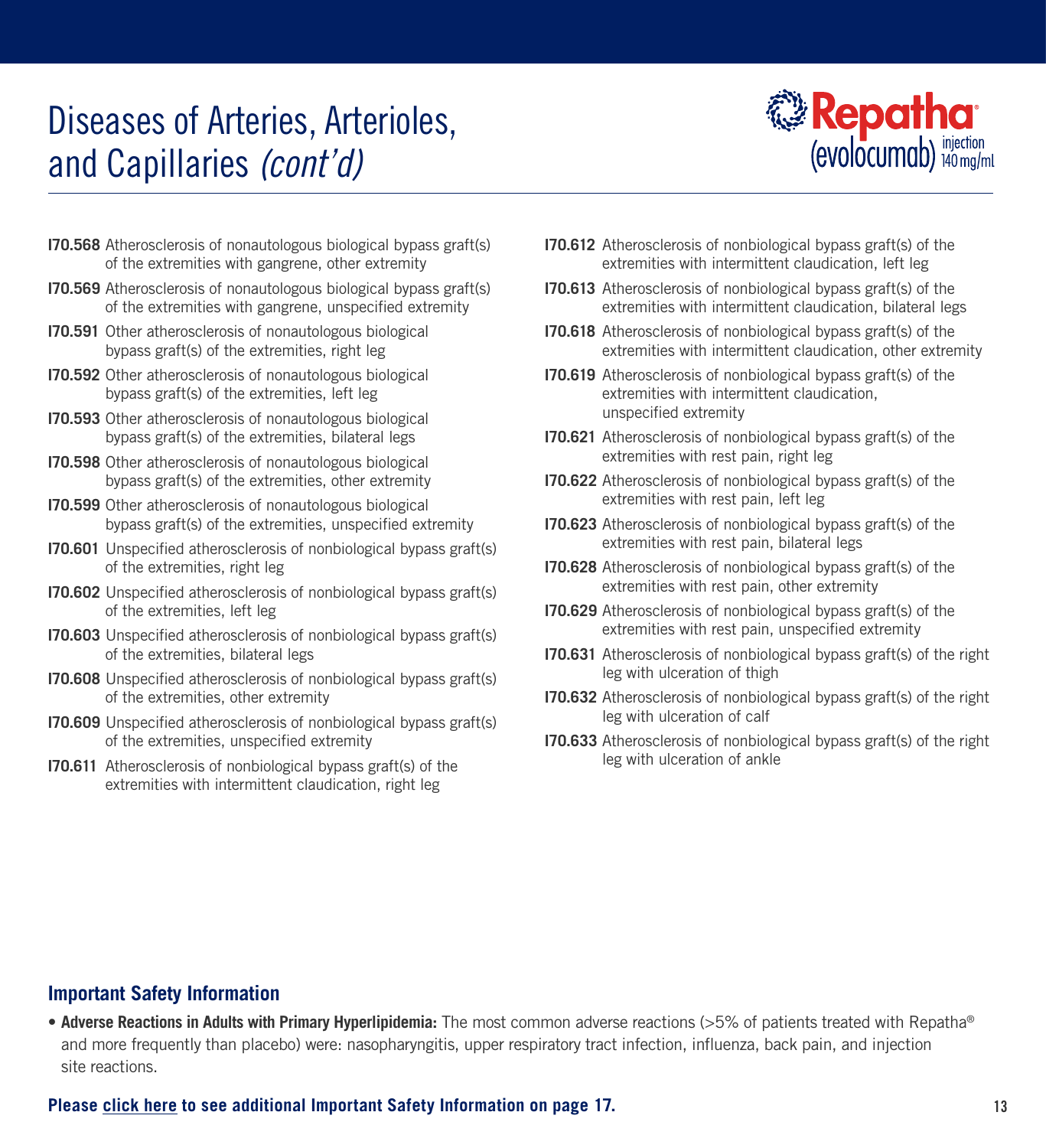

### Atherosclerosis *(cont'd)*

- **I70.634** Atherosclerosis of nonbiological bypass graft(s) of the right leg with ulceration of heel and midfoot
- **I70.635** Atherosclerosis of nonbiological bypass graft(s) of the right leg with ulceration of other part of foot
- **I70.638** Atherosclerosis of nonbiological bypass graft(s) of the right leg with ulceration of other part of lower leg
- **I70.639** Atherosclerosis of nonbiological bypass graft(s) of the right leg with ulceration of unspecified site
- **I70.641** Atherosclerosis of nonbiological bypass graft(s) of the left leg with ulceration of thigh
- **I70.642** Atherosclerosis of nonbiological bypass graft(s) of the left leg with ulceration of calf
- **I70.643** Atherosclerosis of nonbiological bypass graft(s) of the left leg with ulceration of ankle
- **I70.644** Atherosclerosis of nonbiological bypass graft(s) of the left leg with ulceration of heel and midfoot
- **I70.645** Atherosclerosis of nonbiological bypass graft(s) of the left leg with ulceration of other part of foot
- **I70.648** Atherosclerosis of nonbiological bypass graft(s) of the left leg with ulceration of other part of lower leg
- **I70.649** Atherosclerosis of nonbiological bypass graft(s) of the left leg with ulceration of unspecified site
- **I70.65** Atherosclerosis of nonbiological bypass graft(s) of other extremity with ulceration
- **I70.661** Atherosclerosis of nonbiological bypass graft(s) of the extremities with gangrene, right leg
- **I70.662** Atherosclerosis of nonbiological bypass graft(s) of the extremities with gangrene, left leg
- **I70.663** Atherosclerosis of nonbiological bypass graft(s) of the extremities with gangrene, bilateral legs
- **I70.668** Atherosclerosis of nonbiological bypass graft(s) of the extremities with gangrene, other extremity
- **I70.669** Atherosclerosis of nonbiological bypass graft(s) of the extremities with gangrene, unspecified extremity
- **I70.691** Other atherosclerosis of nonbiological bypass graft(s) of the extremities, right leg
- **I70.692** Other atherosclerosis of nonbiological bypass graft(s) of the extremities, left leg
- **I70.693** Other atherosclerosis of nonbiological bypass graft(s) of the extremities, bilateral legs
- **I70.698** Other atherosclerosis of nonbiological bypass graft(s) of the extremities, other extremity
- **I70.699** Other atherosclerosis of nonbiological bypass graft(s) of the extremities, unspecified extremity
- **I70.701** Unspecified atherosclerosis of other type of bypass graft(s) of the extremities, right leg
- **I70.702** Unspecified atherosclerosis of other type of bypass graft(s) of the extremities, left leg
- **I70.703** Unspecified atherosclerosis of other type of bypass graft(s) of the extremities, bilateral legs
- **I70.708** Unspecified atherosclerosis of other type of bypass graft(s) of the extremities, other extremity
- **I70.709** Unspecified atherosclerosis of other type of bypass graft(s) of the extremities, unspecified extremity
- **I70.711** Atherosclerosis of other type of bypass graft(s) of the extremities with intermittent claudication, right leg
- **I70.712** Atherosclerosis of other type of bypass graft(s) of the extremities with intermittent claudication, left leg
- **I70.713** Atherosclerosis of other type of bypass graft(s) of the extremities with intermittent claudication, bilateral legs
- **I70.718** Atherosclerosis of other type of bypass graft(s) of the extremities with intermittent claudication, other extremity

#### **Important Safety Information**

• **Adverse Reactions in Adults with Primary Hyperlipidemia:** From a pool of the 52-week trial and seven 12-week trials: Local injection site reactions occurred in 3.2% and 3.0% of Repatha®-treated and placebo-treated patients, respectively. The most common injection site reactions were erythema, pain, and bruising.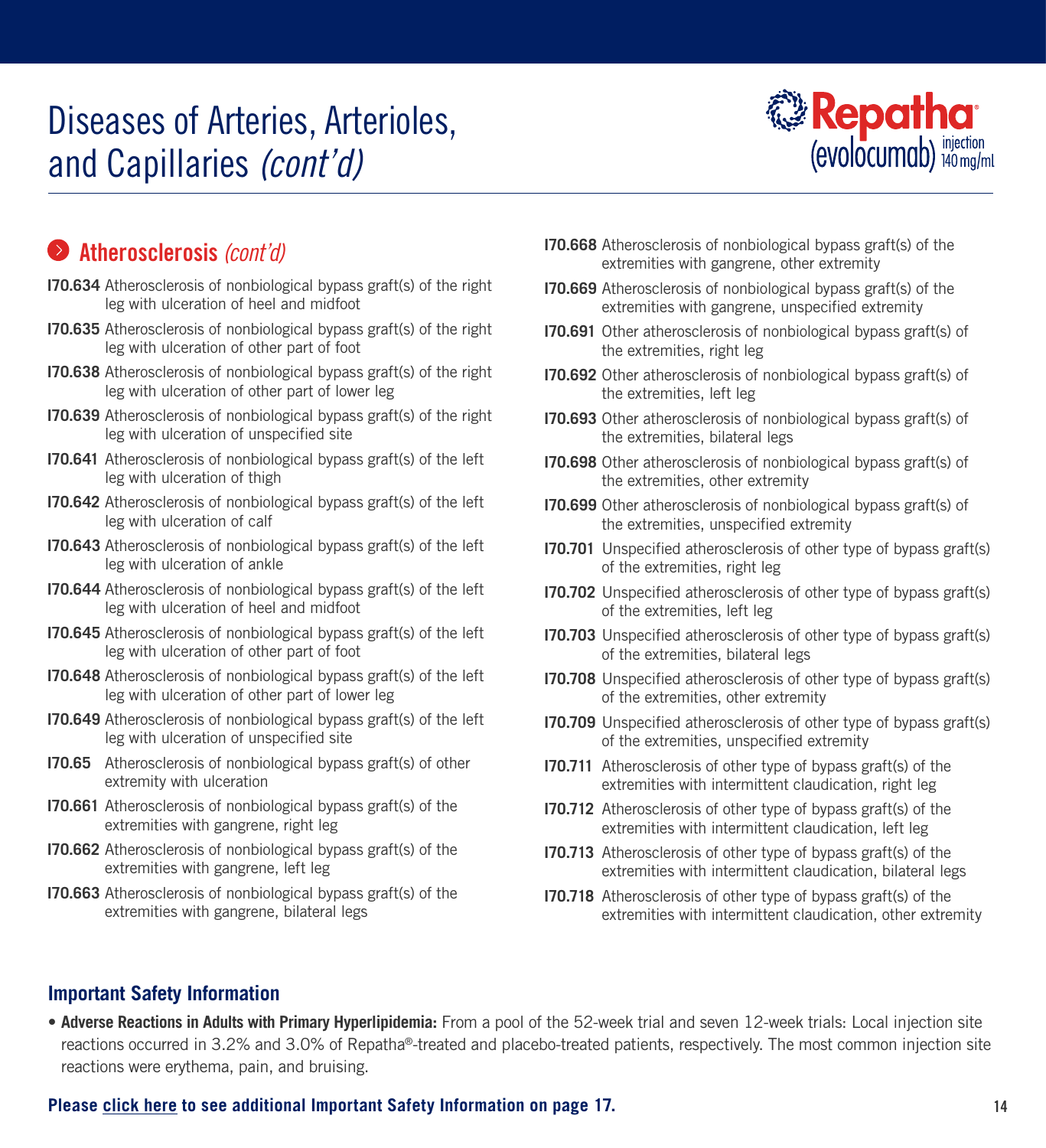

- **I70.719** Atherosclerosis of other type of bypass graft(s) of the extremities with intermittent claudication, unspecified extremity
- **I70.721** Atherosclerosis of other type of bypass graft(s) of the extremities with rest pain, right leg
- **I70.722** Atherosclerosis of other type of bypass graft(s) of the extremities with rest pain, left leg
- **I70.723** Atherosclerosis of other type of bypass graft(s) of the extremities with rest pain, bilateral legs
- **I70.728** Atherosclerosis of other type of bypass graft(s) of the extremities with rest pain, other extremity
- **I70.729** Atherosclerosis of other type of bypass graft(s) of the extremities with rest pain, unspecified extremity
- **I70.731** Atherosclerosis of other type of bypass graft(s) of the right leg with ulceration of thigh
- **I70.732** Atherosclerosis of other type of bypass graft(s) of the right leg with ulceration of calf
- **I70.733** Atherosclerosis of other type of bypass graft(s) of the right leg with ulceration of ankle
- **I70.734** Atherosclerosis of other type of bypass graft(s) of the right leg with ulceration of heel and midfoot
- **I70.735** Atherosclerosis of other type of bypass graft(s) of the right leg with ulceration of other part of foot
- **I70.738** Atherosclerosis of other type of bypass graft(s) of the right leg with ulceration of other part of lower leg
- **I70.739** Atherosclerosis of other type of bypass graft(s) of the right leg with ulceration of unspecified site
- **I70.741** Atherosclerosis of other type of bypass graft(s) of the left leg with ulceration of thigh
- **I70.742** Atherosclerosis of other type of bypass graft(s) of the left leg with ulceration of calf
- **I70.743** Atherosclerosis of other type of bypass graft(s) of the left leg with ulceration of ankle
- **I70.744** Atherosclerosis of other type of bypass graft(s) of the left leg with ulceration of heel and midfoot
- **I70.745** Atherosclerosis of other type of bypass graft(s) of the left leg with ulceration of other part of foot
- **I70.748** Atherosclerosis of other type of bypass graft(s) of the left leg with ulceration of other part of lower leg
- **I70.749** Atherosclerosis of other type of bypass graft(s) of the left leg with ulceration of unspecified site
- **I70.75** Atherosclerosis of other type of bypass graft(s) of other extremity with ulceration
- **I70.761** Atherosclerosis of other type of bypass graft(s) of the extremities with gangrene, right leg
- **I70.762** Atherosclerosis of other type of bypass graft(s) of the extremities with gangrene, left leg
- **I70.763** Atherosclerosis of other type of bypass graft(s) of the extremities with gangrene, bilateral legs
- **I70.768** Atherosclerosis of other type of bypass graft(s) of the extremities with gangrene, other extremity

#### **Important Safety Information**

• **Adverse Reactions in Adults with Primary Hyperlipidemia:** Hypersensitivity reactions occurred in 5.1% and 4.7% of Repatha®-treated and placebo-treated patients, respectively. The most common hypersensitivity reactions were rash (1.0% versus 0.5% for Repatha® and placebo, respectively), eczema (0.4% versus 0.2%), erythema (0.4% versus 0.2%), and urticaria (0.4% versus 0.1%).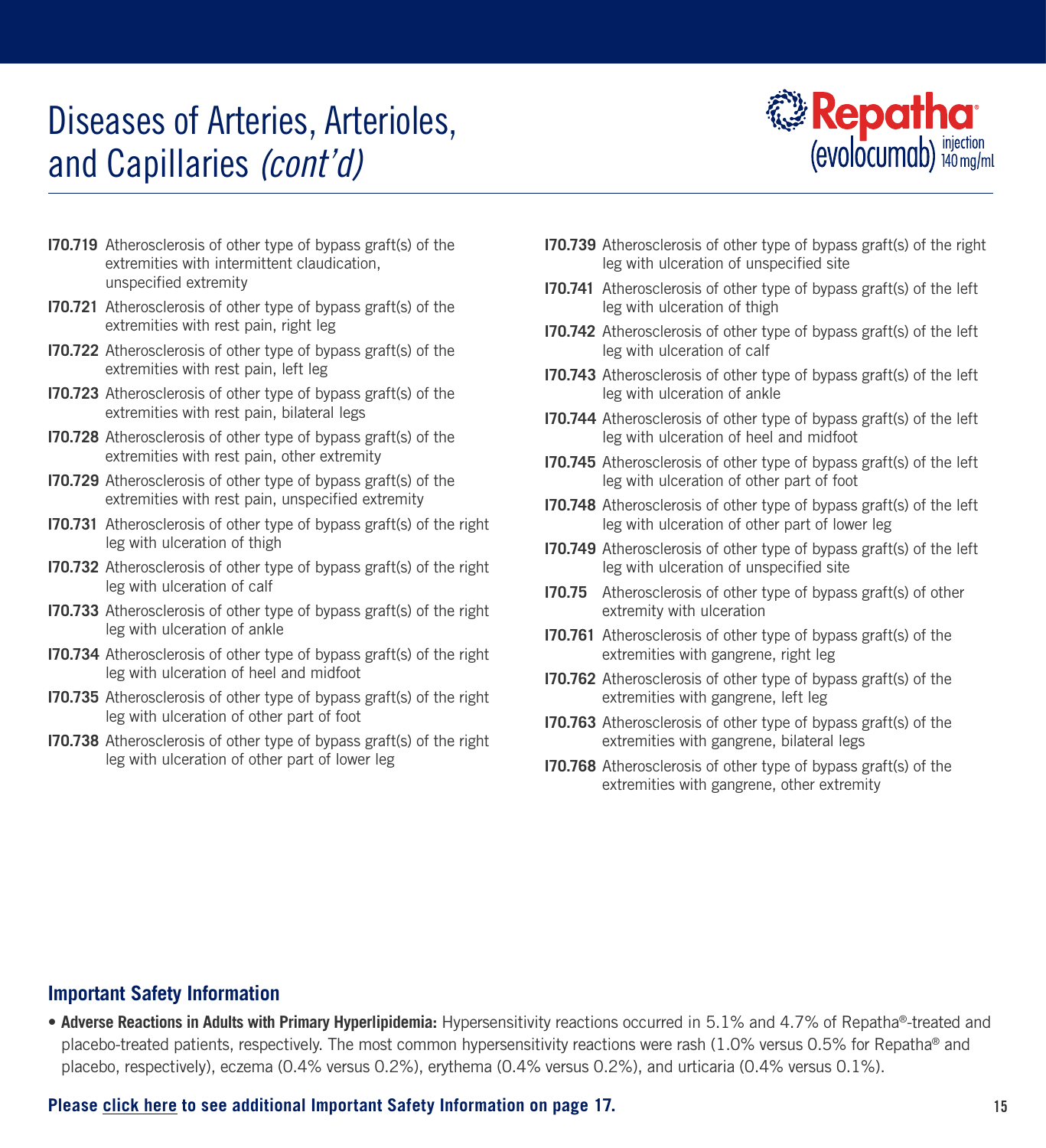

### Atherosclerosis *(cont'd)*

- **I70.769** Atherosclerosis of other type of bypass graft(s) of the extremities with gangrene, unspecified extremity
- **I70.791** Other atherosclerosis of other type of bypass graft(s) of the extremities, right leg
- **I70.792** Other atherosclerosis of other type of bypass graft(s) of the extremities, left leg
- **I70.793** Other atherosclerosis of other type of bypass graft(s) of the extremities, bilateral legs
- **I70.798** Other atherosclerosis of other type of bypass graft(s) of the extremities, other extremity
- **I70.799** Other atherosclerosis of other type of bypass graft(s) of the extremities, unspecified extremity
- **I70.8** Atherosclerosis of other arteries
- **I70.90** Unspecified atherosclerosis
- **I70.91** Generalized atherosclerosis
- **I70.92** Chronic total occlusion of artery of the extremities

### **Diseases of arteries, arterioles,** and capillaries (other)

**I73.9** Peripheral vascular disease, unspecified

# **S** Family History

**Z83.42** Family history of familial hypercholesterolemia

# **Peripheral vascular angioplasty**

- **Z95.820** Peripheral vascular angioplasty status with implants and grafts
- **Z98.62** Peripheral vascular angioplasty status

### **O** Other lipid storage disorders

**E75.5** Other lipid storage disorders\*

\* Other lipid storage disorders include tendon xanthoma.

#### **Important Safety Information**

• **Adverse Reactions in the Cardiovascular Outcomes Trial:** The most common adverse reactions (>5% of patients treated with Repatha® and more frequently than placebo) were: diabetes mellitus (8.8% Repatha®, 8.2% placebo), nasopharyngitis (7.8% Repatha®, 7.4% placebo), and upper respiratory tract infection (5.1% Repatha®, 4.8% placebo).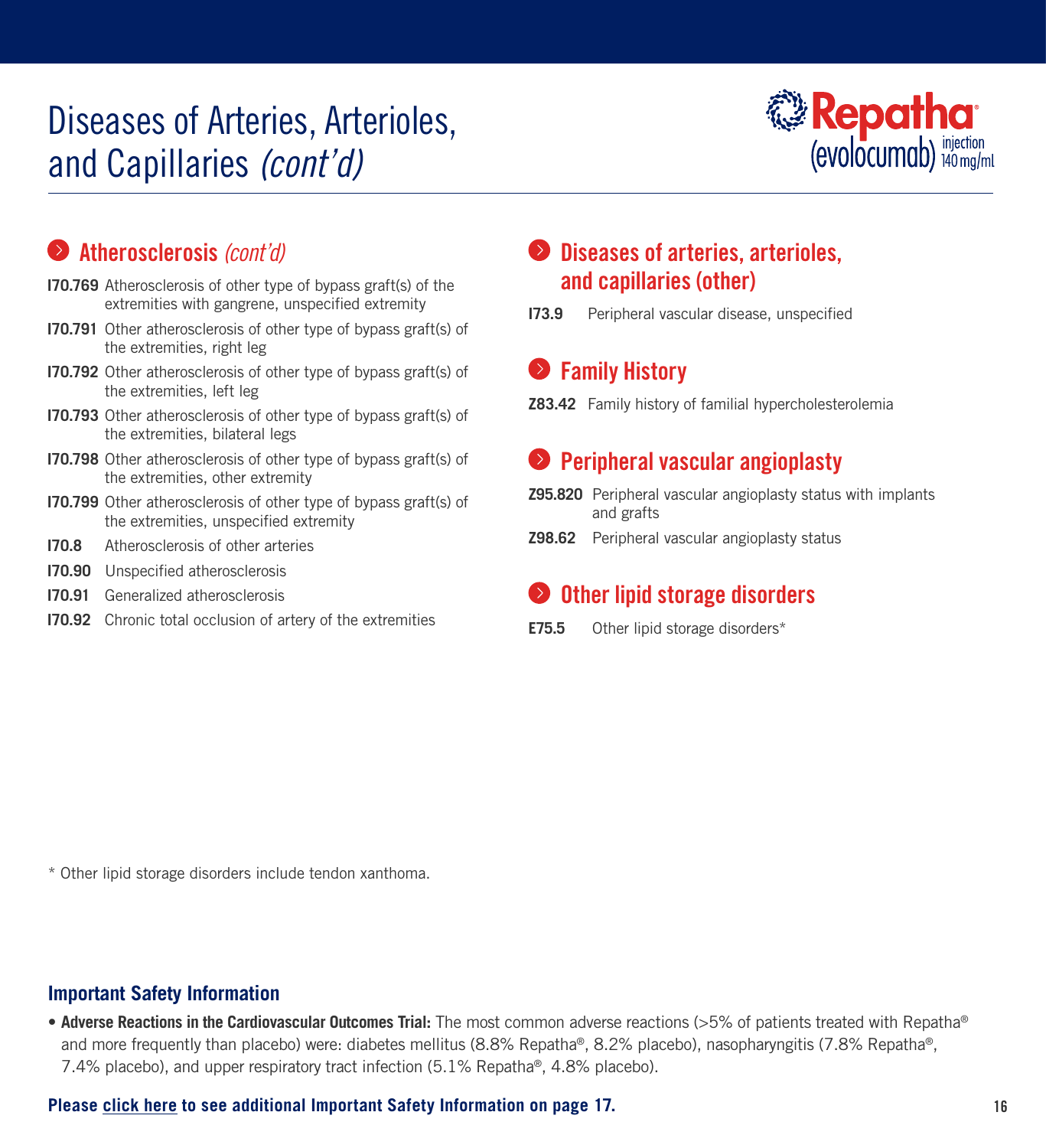

# <span id="page-16-0"></span>**Indications**

#### **Repatha® is indicated:**

- In adults with established cardiovascular disease to reduce the risk of myocardial infarction, stroke, and coronary revascularization
- As an adjunct to diet, alone or in combination with other low-density lipoprotein cholesterol (LDL-C)-lowering therapies, in adults with primary hyperlipidemia, including heterozygous familial hypercholesterolemia (HeFH), to reduce LDL-C
- As an adjunct to diet and other LDL-C-lowering therapies in pediatric patients aged 10 years and older with HeFH, to reduce LDL-C
- As an adjunct to other LDL-C-lowering therapies in adults and pediatric patients aged 10 years and older with homozygous familial hypercholesterolemia (HoFH), to reduce LDL-C

The safety and effectiveness of Repatha<sup>®</sup> have not been established in pediatric patients with HeFH or HoFH who are younger than 10 years old or in pediatric patients with other types of hyperlipidemia.

# Important Safety Information

- **Contraindication:** Repatha® is contraindicated in patients with a history of a serious hypersensitivity reaction to evolocumab or any of the excipients in Repatha®. Serious hypersensitivity reactions including angioedema have occurred in patients treated with Repatha®.
- **Hypersensitivity Reactions:** Hypersensitivity reactions, including angioedema, have been reported in patients treated with Repatha®. If signs or symptoms of serious hypersensitivity reactions occur, discontinue treatment with Repatha®, treat according to the standard of care, and monitor until signs and symptoms resolve.
- **Adverse Reactions in Adults with Primary Hyperlipidemia:** The most common adverse reactions (>5% of patients treated with Repatha<sup>®</sup> and more frequently than placebo) were: nasopharyngitis, upper respiratory tract infection, influenza, back pain, and injection site reactions.

From a pool of the 52-week trial and seven 12-week trials: Local injection site reactions occurred in 3.2% and 3.0% of Repatha®-treated and placebo-treated patients, respectively. The most common injection site reactions were erythema, pain, and bruising. Hypersensitivity reactions occurred in 5.1% and 4.7% of Repatha®-treated and placebo-treated patients, respectively. The most common hypersensitivity reactions were rash (1.0% versus 0.5% for Repatha® and placebo, respectively), eczema (0.4% versus 0.2%), erythema (0.4% versus 0.2%), and urticaria (0.4% versus 0.1%).

• **Adverse Reactions in the Cardiovascular Outcomes Trial:** The most common adverse reactions (>5% of patients treated with Repatha® and more frequently than placebo) were: diabetes mellitus (8.8% Repatha®, 8.2% placebo), nasopharyngitis (7.8% Repatha®, 7.4% placebo), and upper respiratory tract infection (5.1% Repatha®, 4.8% placebo).

Among the 16,676 patients without diabetes mellitus at baseline, the incidence of new-onset diabetes mellitus during the trial was 8.1% in patients treated with Repatha® compared with 7.7% in patients that received placebo.

• **Adverse Reactions in Pediatric Patients with HeFH:** The most common adverse reactions (>5% of patients treated with Repatha® and more frequently than placebo) were: nasopharyngitis, headache, oropharyngeal pain, influenza, and upper respiratory tract infection.